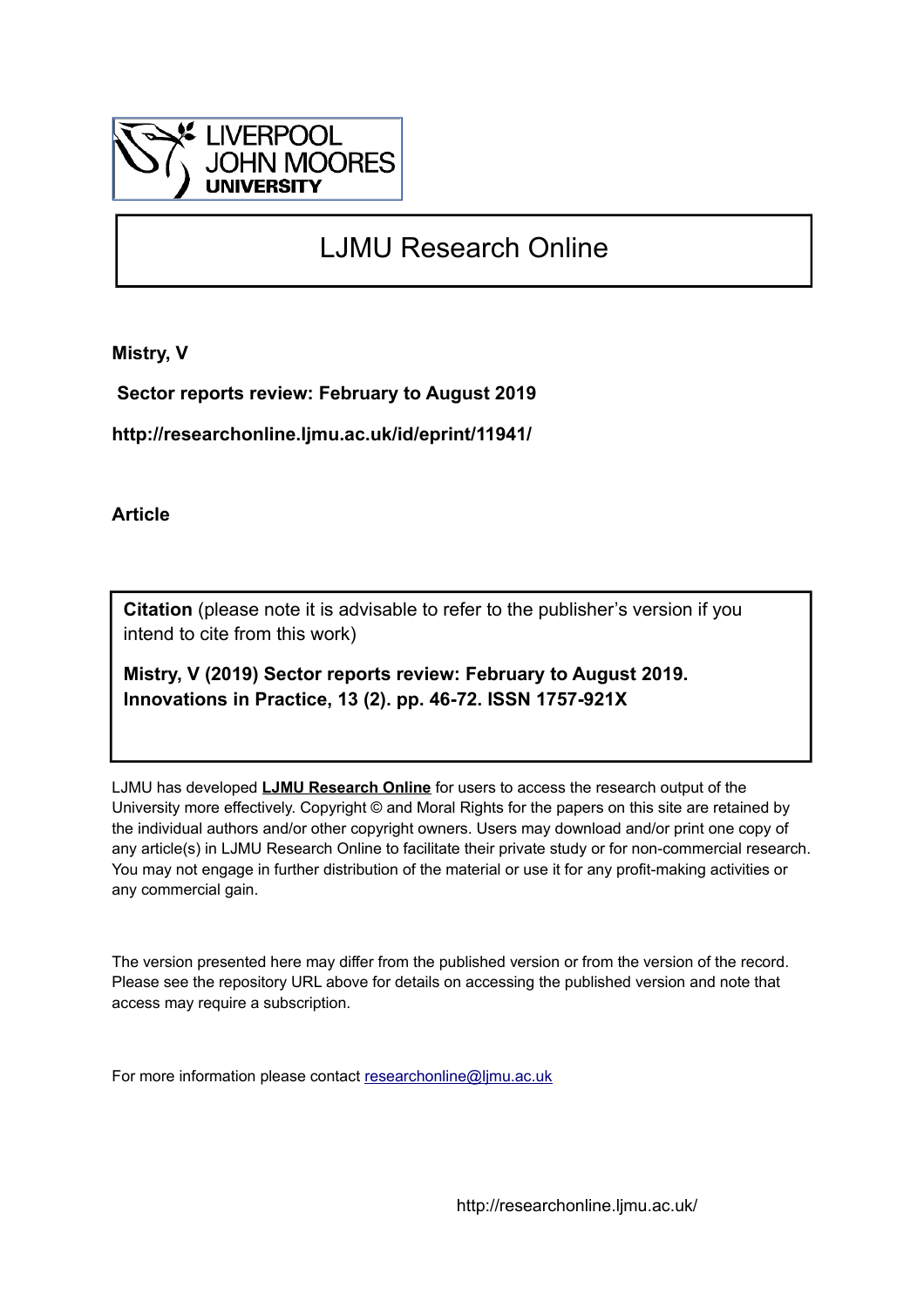# Sector reports review: February to August 2019

# **Virendra Mistry**

*Teaching and Learning Academy, Liverpool John Moores University, Exchange Station, Tithebarn Street, Liverpool L2 2QP, UK*

Contact: v.mistry@ljmu.ac.uk

## **Abstract**

*This paper provides a summary of selected reports and papers ('grey literature') published by key HE sector organisations in England (and the UK), and 'think tanks' between February and August 2019. These include: Advance HE; The Association of Graduate Careers Advisory Services (AGCAS); Careers Research and Advising Centre Ltd (CRAC); Department for Education (DfE); Higher Education Careers Services Unit (HECSU); Higher Education Policy Institute (HEPI); Higher Education Statistics Agency (HESA); The Insight Network/Dig-In; Jisc; Milkround; National Education Opportunities Network (NEON); National Union of Students (NUS); Office for the Independent Adjudicator (OIA); Office for Students (OfS); Onward; Quality Assurance Agency for Higher Education (QAA); Society of College, National and University Libraries (SCONUL) The Sutton Trust; The Student Engagement Partnership (TSEP); Universities and Colleges Admissions Service (UCAS); Universities and Colleges Information Systems Association (UCISA); UK Council for International Student Affairs (UKCISA); UK Standing Committee for Quality Assessment (UKSCQA); Universities and Colleges Union (UCU); Universities UK (UUK); Universities UK International (UUKi); and UPP Foundation.*

*The themes covered in the paper include: The Augar Review; the Teaching Excellence and Student Outcomes Framework; value-for-money and student expectations; teaching quality and assessment; student complaints; the digital experience; learning spaces; learning gain; university admissions; contextualised admissions; clearing; unconditional offers; degree apprenticeships; mature learners and healthcare courses; transition to university; accelerated degrees; equality and diversity; mental health and wellbeing; hate crime, sexual violence and online harassment; the Prevent duty; graduate attainment; destinations of disabled graduates; graduate earnings and value; Longitudinal Educational Outcomes; employability and careers; internationalisation; the civic university; HE management and leadership; transformational change; Athena SWAN; BAME leadership in HE; and BAME library staff.*

# **@0®**

This work is licensed under a Creative Commons [Attribution-NonCommercial-](http://creativecommons.org/licenses/by-nc-nd/4.0/)[NoDerivatives](http://creativecommons.org/licenses/by-nc-nd/4.0/) 4.0 Licence. As an open access journal, articles are free to use, with proper attribution, in educational and other non‐commercial settings.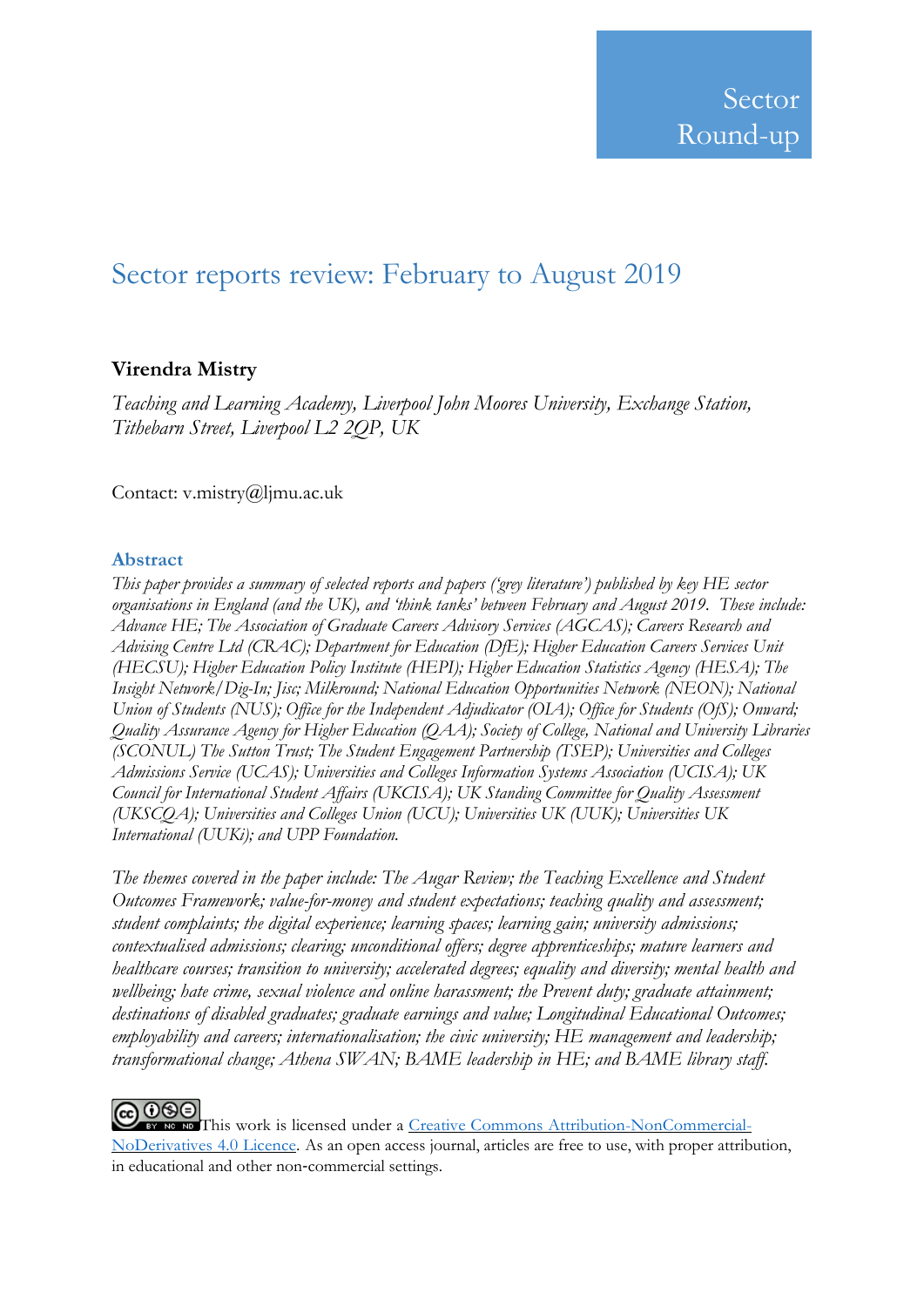## **The Augar Review**

An independent panel, chaired by Sir Philip Augar, undertook an extensive review of post-18 education in England, the first to consider the whole of post-compulsory education since the 1963 Robbins report. 53 recommendations were made across six broad areas, and those relating to higher education were:

- o A freeze in the average per-student resource for three years from 2020/21;
- $\circ$  A reduction (to  $(7,500)$  on the cap on the fee charged to HE students;
- o An increase in the teaching grant to replace the lost fee income;
- o A freeze in the fee cap until 2022/23;
- o An adjustment in the teaching grant attached to each subject "to reflect more accurately the subject's reasonable costs and its social and economic value to students and taxpayers" (p. 96), with support for highly specialist institutions that could be adversely affected;
- o Support to ensure disadvantaged students to access and participate in higher education by increasing the amount of teaching grant funding that follows disadvantaged students, and requiring providers to be accountable for their use of Student Premium grant, alongside access and participation plans;
- o Government intervention in courses with poor recruitment, retention, graduate employability and long term benefits by 2022/23, if the sector has failed to address these; and
- o A withdrawal of financial support for foundation years attached to degree courses.

In a report for UUK, Conlon and Halterbeck (June 2019) identified a number of winners and losers of the Augar Review recommendations. The winners were identified as:

- o High earning (predominantly male) graduates;
- o Less well-off students entering HE; and
- o STEM focused HE institutions ("relatively speaking").

The losers were thought to include:

- o Low earning (male) graduates and most female graduates;
- o Students from non-traditional or disadvantaged backgrounds no longer entering HE;
- o Arts, humanities and social sciences focused HE institutions;
- o HE institutions with high volumes of debt;
- o HE institutions outside England;
- o The general taxpayer (owing to "increase in Exchequer costs" associated with the major recommendations);
- o The Student Loans Company;
- o Part-time students; and
- o HE institutions "because of postgraduate fee pressure".

# **The TEF**

In a review of the development of the Teaching Excellence and Student Outcomes Framework (TEF), three key recommendations were laid out (UUK, February 2019):

- o The governance of the TEF should be clarified to give students and the sector a clear stake in decision-making;
- o The TEF should be founded on reliable judgements that represent a shared definition of teaching and learning excellence; and
- o A reconsideration of the introduction of subject-level TEF.

# **Value-for-money and student expectations**

Over 14,000 full-time undergraduate (UG) students completed the Advance HE/HEPI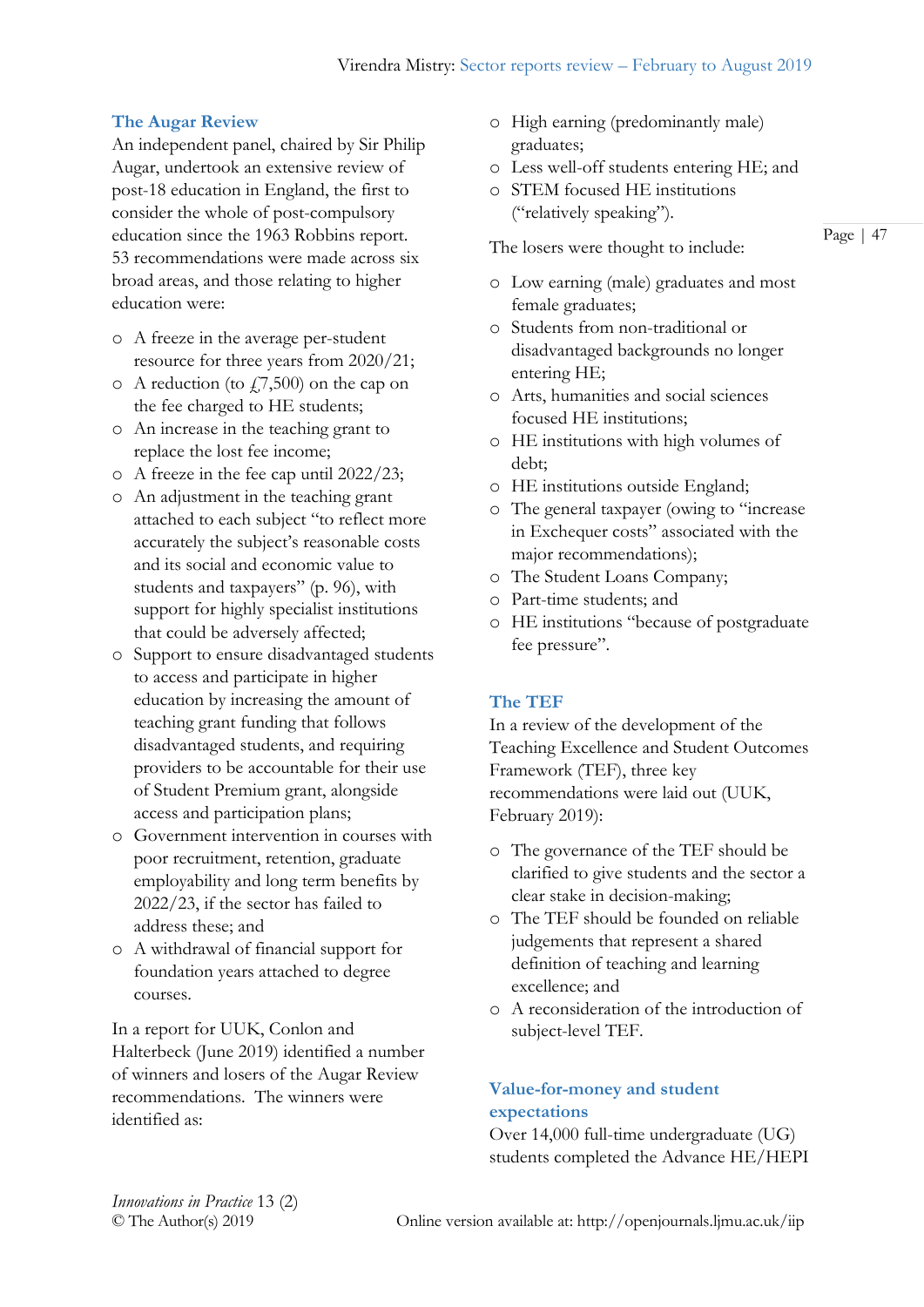*Student Academic Experience Survey 2019* and there were a number of positive shifts in student opinion. Overall, the university experience was considered to be largely a challenging but rewarding one, though some students did not see things in such positive light (Neves and Hillman, June 2019). With regard to value-for-money (VFM), a significant increase in perceptions were noted, up from 38 to 41 per cent, and this was mirrored by a significant decline in perceptions of poor value (down from 32 to 29 per cent). Perceptions of VFM increased significantly among students from England (35 to 39 per cent), and also for Scotland (60 to 63 per cent), which had tended to experience the most positive perceptions overall. EU students' perceptions declined from 47 to 44 per cent, and students from TEF Gold-rated institutions were more likely to perceive VFM (there were no material differences between Silver and Bronze-rated institutions).

Factors influencing high VFM included teaching quality, course content, facilities and resources, the campus and built environment, and the likelihood of getting a well-paid job. Those students who reported poor VFM were more likely to cite tuition fees, poor teaching, contact hours, course content, or cost of living as their reason.

Only just over one in five students (22 per cent) found their experience wholly better than expected, which was higher than the proportion that found their experience wholly worse than expected (13 per cent). The top three reasons cited, in relation to why the experience had been worse than expected, were:

- o "Teaching quality worse than expected";
- o "Course poorly organised"; and
- o "Did not feel supported in independent study".

However, the most significant change related to students 'not putting enough effort themselves', up from 30 to 35 per cent. This was much higher from UKdomiciled BAME (black, Asian and minority ethnic) students (42 per cent).

On students' assessment of their course choices, a high proportion (64 per cent) were happy with their choice and this was broadly comparable to the 2018 results (65 per cent). Students indicated that they would most likely seek a change in their institution rather than the course, but this was most prevalent among Post-92 and specialist institutions. Commuter students were less satisfied with their course and more likely to consider an apprenticeship or not enter HE at all. Further, BAME students were less likely to be satisfied with their course and were more likely to indicate that they would have opted for a different course and/or institution.

# **Teaching quality and assessment**

Neves and Hillman (June 2019) reported improvement in student perceptions of the quality of teaching staff in six areas:

|                                 | 2018   | 2019   |
|---------------------------------|--------|--------|
| Encouragement to take           | 78%    | 79%    |
| responsibility for own learning |        |        |
| Clear explanation of course     | 65%    | 67%    |
| goals/requirements              |        |        |
| Use of contact hours to guide   | 65%    | $66\%$ |
| independent study               |        |        |
| Helpful and supportive          | $57\%$ | 59%    |
| teaching                        |        |        |
| Subjects made to look more      | $55\%$ | 56%    |
| interesting                     |        |        |
| Motivated me to do my best      | $52\%$ | 53%    |
| work                            |        |        |
| Regular initiation of debates   | $37\%$ | 36%    |
| and discussion                  |        |        |
| Help in exploring own areas of  | 35%    | 35%    |
| interest                        |        |        |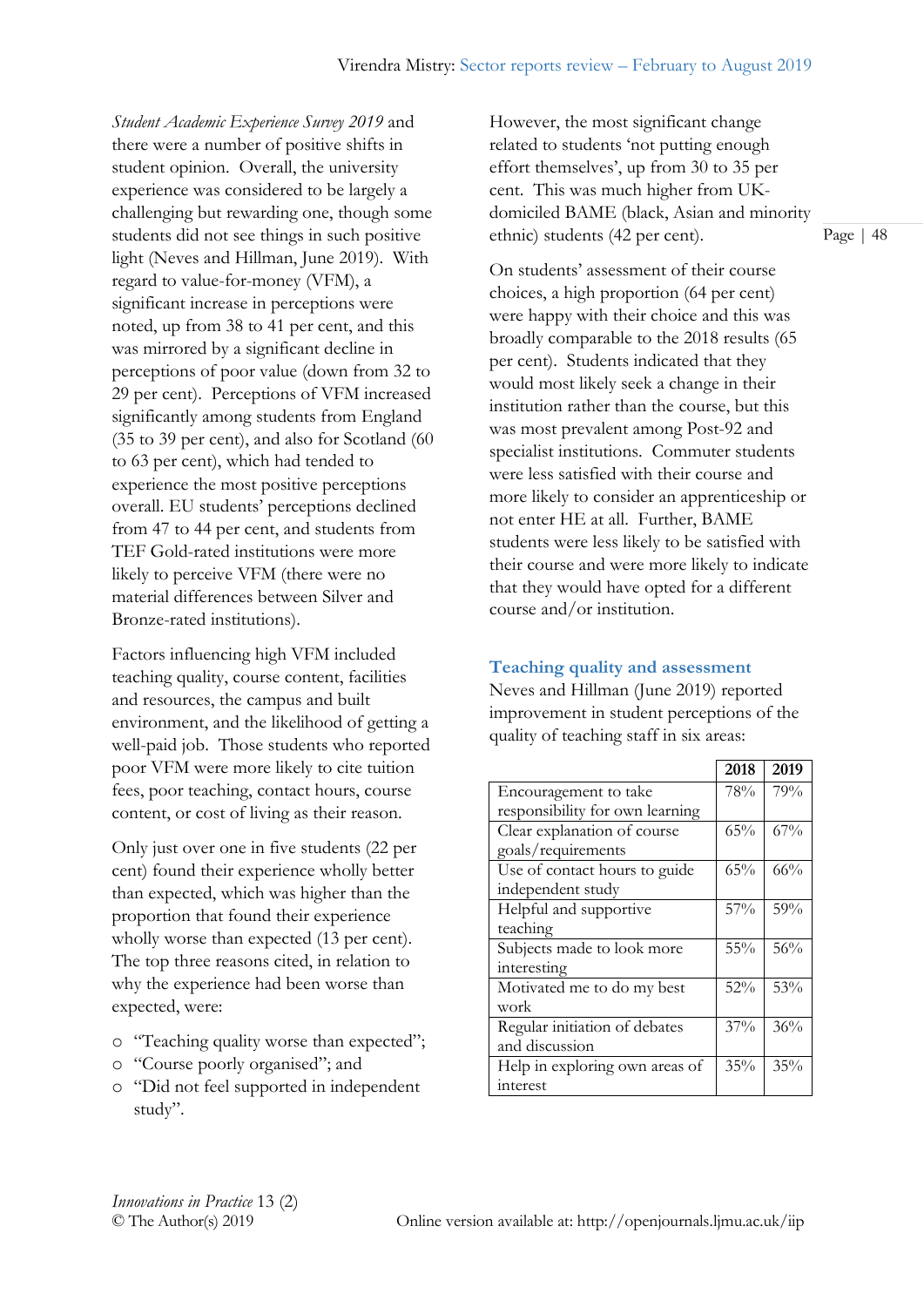However, on each aspect, BAME students were significantly less likely to be satisfied with the teaching quality. In relation to the type of institution, whilst specialist institutions scored higher, Post-92 institutions were regarded as being particularly strong in motivating students and in helping them to explore their areas of interest. A number of improvements were also noted in assessment practice, including giving general feedback on progress (beyond discussion of marks) and commenting on draft work.

# **Student complaints**

The OIA (April 2019) cited the following trends in their *2018 Annual Report*:

- o The rise in complaints in 2018 was fairly distributed across different areas of study, with more complaints from students on business and administrative courses (n=247);
- o There was a substantial rise in complaints from students studying subjects allied to medicine (n=237), but significantly lower complaints from those studying law (in previous years, often second to business and administration);
- o Comparable to previous years, non-EU international students were overrepresented in the complaints received, as were PG students (particularly PhD students);
- o In total, 20 per cent of cases were justified, partly justified, or settled in favour of the student, which was four percentage points down compared with 2017; and
- o Comparable to previous years, the increase in the number of students experiencing mental health difficulties was reflected in the complaints received.

# **The digital experience**

Jisc, the NUS and TSEP (May 2019) released a 'roadmap' for supporting students to improve their digital experience at university. The roadmap is aimed at helping student representatives to discuss and to review specific aspects of the student experience and the digital environment for learning, and how digital tools and resources are used to support learning.

The DfE commissioned ICF Consulting to review the online learning and artificial intelligence market in the UK (Zaidi et al., June 2019). The study examined online courses where over half the provision was delivered online, and this included analysis of a few HE providers. Overall, it was noted that HE providers delivered few online courses but that many tended to work in partnership with MOOC (Massive Open Online Courses) platforms. The study revealed that both FE and HE providers did not generally regard online learning as a priority with few planning to expand their provision to reach a wider geographical area.

# **Learning spaces**

Advance HE published a series of case studies, inspired by the Flexible Learning Symposium which it hosted in March 2018, that "attempt[ed] to occupy the territory between abstract theorising about spacerelated issues and technical questions related to space, building design and academic practice" (Elkington and Bligh, February 2019: 4). The case studies reflect the use of space in teaching and learning, and related space design issues, campus design, and organisational and management issues relating to space and teaching.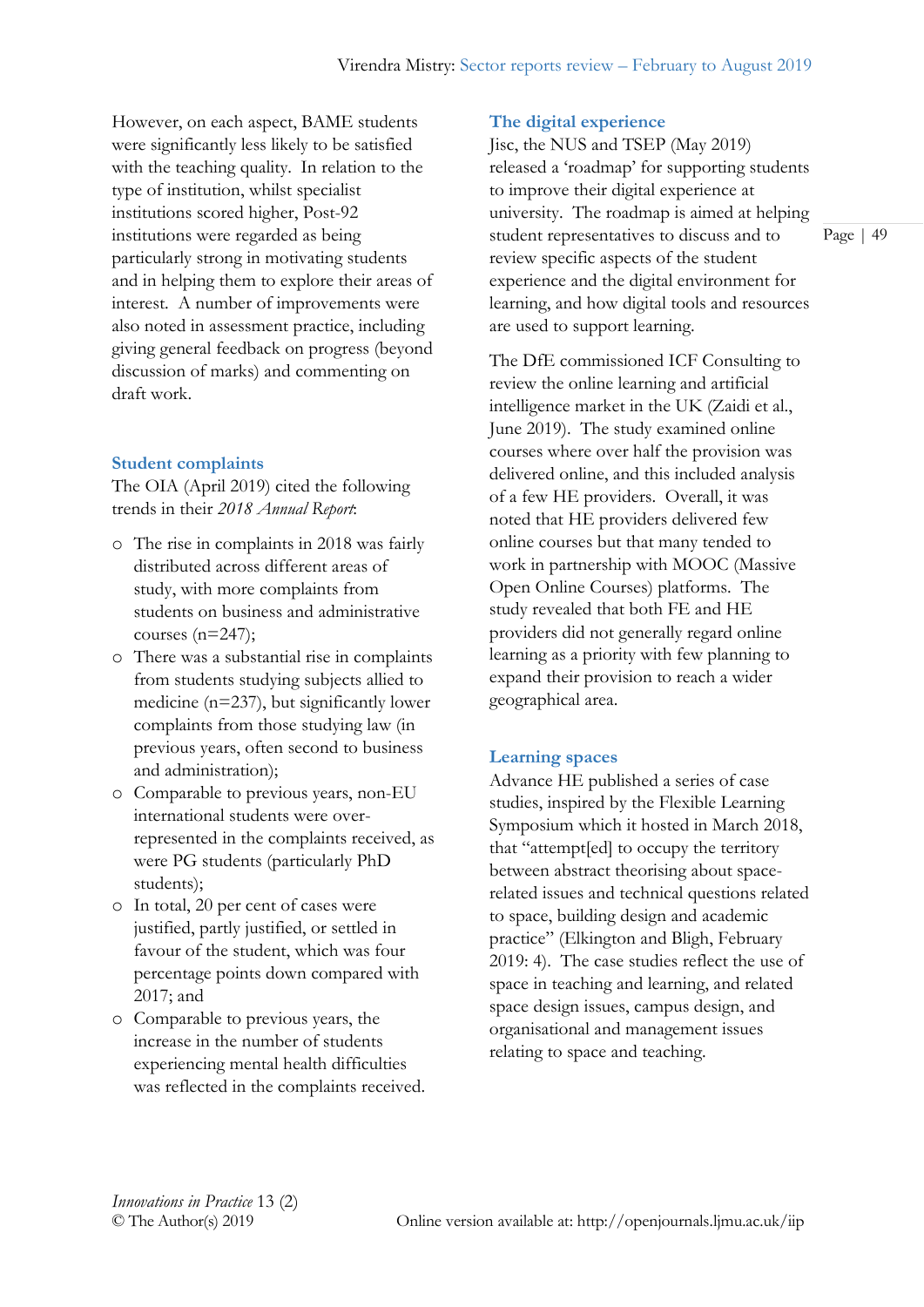## **Learning gain**

*[Learning gain is] the improvement of knowledge, skills, work-readiness and personal development made by students during their time spent in higher education*  (HEFCE, 2017).

The National Mixed Methodology Learning Gain Project (NMMLGP) was one of a suite of learning gain pilot projects funded by HEFCE (Higher Education Funding Council for England) during the period 2015 to 2018. A team from Sheffield Hallam University evaluated the experiences and outcomes of the ten NMMLGP institutions, and reported their findings to the OfS (Jones-Devitt et al., July 2019). In addition to understanding the approaches and practices that worked well, or otherwise, the team sought to understand students' experiences and opinions of the NMMLGP. Five recommendations for policy-makers and providers were highlighted (p. 25):

- o Abandon a one-size-fits all measure of learning gain (modelled on the NMMLGP questionnaire) as it had "minimal value" for the majority of students and was "not an influential construct" in their decision-making concerning either choice of institution or impact on the curriculum;
- o Explore further students' perceptions of learning gain in order to move beyond any "impressionistic findings";
- o Consider whose interests are best served by the measurement of learning gain;
- o Relate all learning gain work to students' own context and embed at local level within the subject or disciplinary area; and
- o Consider developing a repertoire of approaches, as part of a 'learning gain toolkit', which could be accessed by students as part of a flexible and adaptable process "underpinned by

student choice rather than a normative comparison".

Prior to the NMMLGP, in 2015 HEFCE awarded over  $\ell$ 4m to 13 pilot projects involving over 70 HE providers, with the aim of testing and evaluating measures of learning gain. In Kandiko Howson's (July 2019) final report of the evaluation of this programme, similar conclusions were noted in relation to the complexity of measuring learning gain (p. 8):

*Pilots of standardised tests carried out during the projects have not proven to be robust and effective measures of learning gain due to challenges of student engagement, differential scores across socio-demographic characteristics, subject differences and use of data*.

The pilot projects and the NMMLGP sought to develop and test instruments whilst a third strand, the Higher Education Learning Gain Analysis (HELGA), examined existing administrative data on students' experience to evaluate whether it could be utilised to deepen the understanding of learning gain (OfS, July 2019). The OfS confirmed that HELGA had not succeeded in finding a single measure of learning gain that could be used across the sector based on administrative data.

A question on learning gain was first introduced in the *2017 Student Academic Experience Survey* and, in the 2019 results, 64 per cent of UG respondents indicated that they had learnt 'a lot' (Neves and Hillman, June 2019). The study noted differences by institutional type – Russell Group and specialist institutions tended to score higher, and there were stronger perceptions among students at TEF Gold rated institutions. Health subjects stood out as being associated with high levels of learning and, by contrast, for some UGs in social science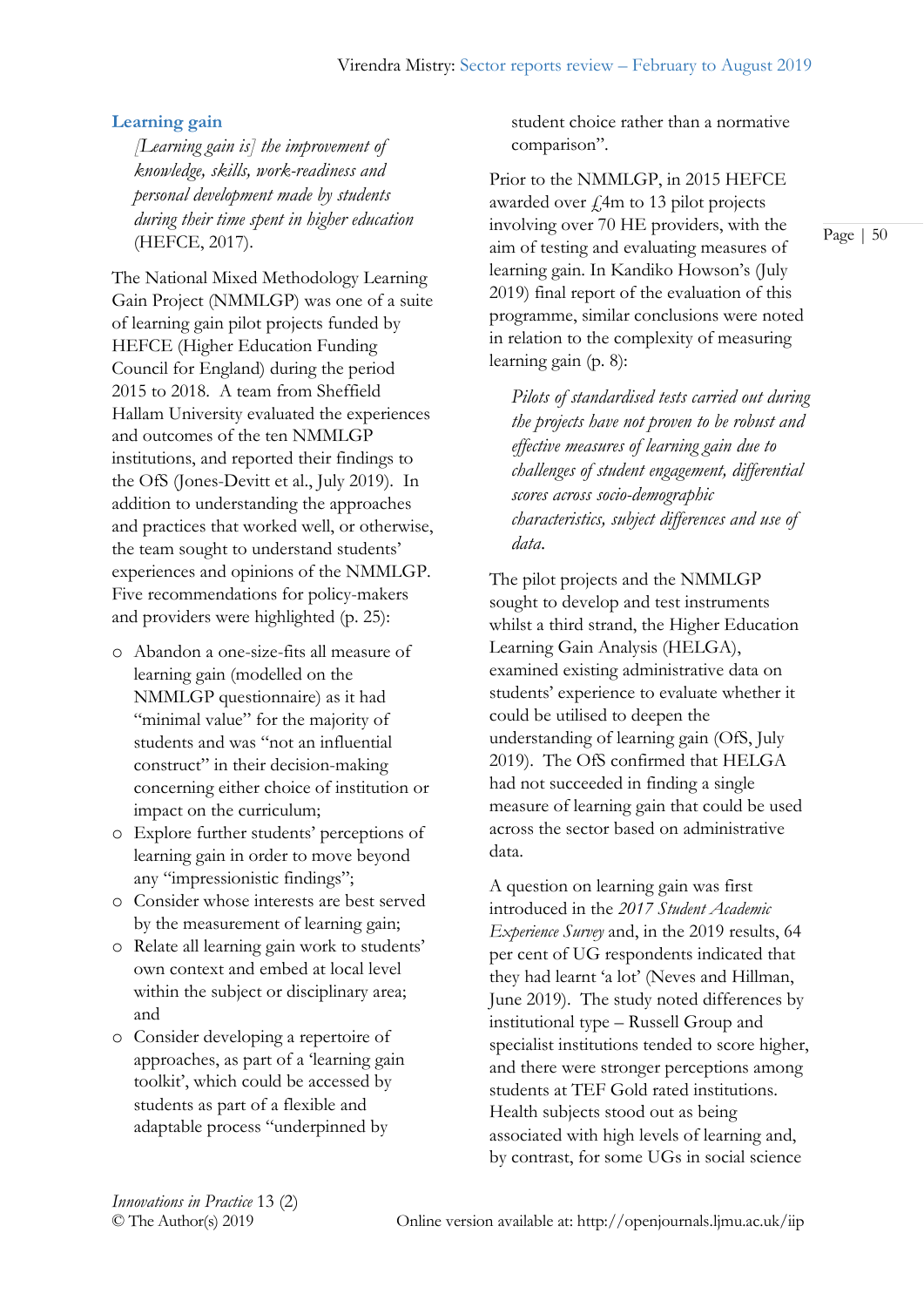subjects (such as business and communications), their courses did not always stretch their knowledge significantly beyond what they already felt they knew.

#### **University admissions**

On behalf of The Sutton Trust, Ipsos MORI (August 2019) surveyed 2,809 young people (aged 11-16) across England and Wales on their attitudes towards higher education. Three quarters felt that 'knowing the right people' was important for success in life. In comparison, two-thirds thought that going to university was important, which represented a fall from a high of 86 per cent in 2013: the proportion who felt that going to university was not important rose from 11 per cent in 2013 to 20 per cent in 2019. University was deemed less important for young people from the least affluent families (61 per cent compared with 67 per cent in 'high affluence' households) and white pupils (62 per cent compared with 75 per cent of young people from a BAME background).

Of the young people who said they were unlikely they would go into higher education, the most common reason was not liking the idea, or enjoying learning or studying (62 per cent). 43 per cent cited a financial reason, while 41 per cent thought they were not clever enough or were sceptical on getting good enough exam results to get in. Money concerns continued to be pronounced for young people from the least affluent families (50 per cent compared with 32 per cent in 'high affluence' households) and for girls over boys (44 per cent versus 36 per cent).

#### **Contextualised admissions**

The OfS (May 2019b) presented an 'Insight brief' on contextualised admissions (these enable providers to respond to an

applicant's personal circumstances by offering a lower entry bar). The brief recognised that contextual admissions alone was not a panacea for fair access to HE in England, but that a "broad spectrum approach" was needed "whereby providers work with schools to shift expectations and improve attainment, establish sophisticated admissions systems… and develop more flexible and varied routes into HE" (p. 8).

1,035 full-time UG students completed the HEPI/Youthsight Monitor on contextualised admissions (Dale-Harris, July 2019). Most students (72 per cent) thought that HE admissions should take account of anapplicant's backgrounds. However, there was a near equal split between those students supporting making lower grade offers to those from disadvantaged areas, and those opposing such measures: support for contextualised offers was stronger among those at the most selective (Russell Group) universities. 54 per cent of the respondents thought that students admitted with lower grades would be able to keep up with the course requirements.

#### **Admissions and clearing**

UCAS (August 2019) reported that a record 58,240 people had been accepted through clearing (July to August 2019), compared to 52,990 in 2018. In England, for this particular point in the cycle, a record 34.4 per cent of all 18 year olds had been accepted through UCAS compared to 33.4 per cent in 2018. Further, and verifying another record, 20.9 per cent of 18 year olds from the most disadvantaged backgrounds (POLAR4 quintile 1) in England had been accepted – a rise of 1.2 percentage points on 2018. 237,770 18 year olds in the UK were accepted, a rise of one per cent, which came alongside a 1.9 per cent drop in the number of 18 year olds in the UK population.

*Innovations in Practice* 13 (2)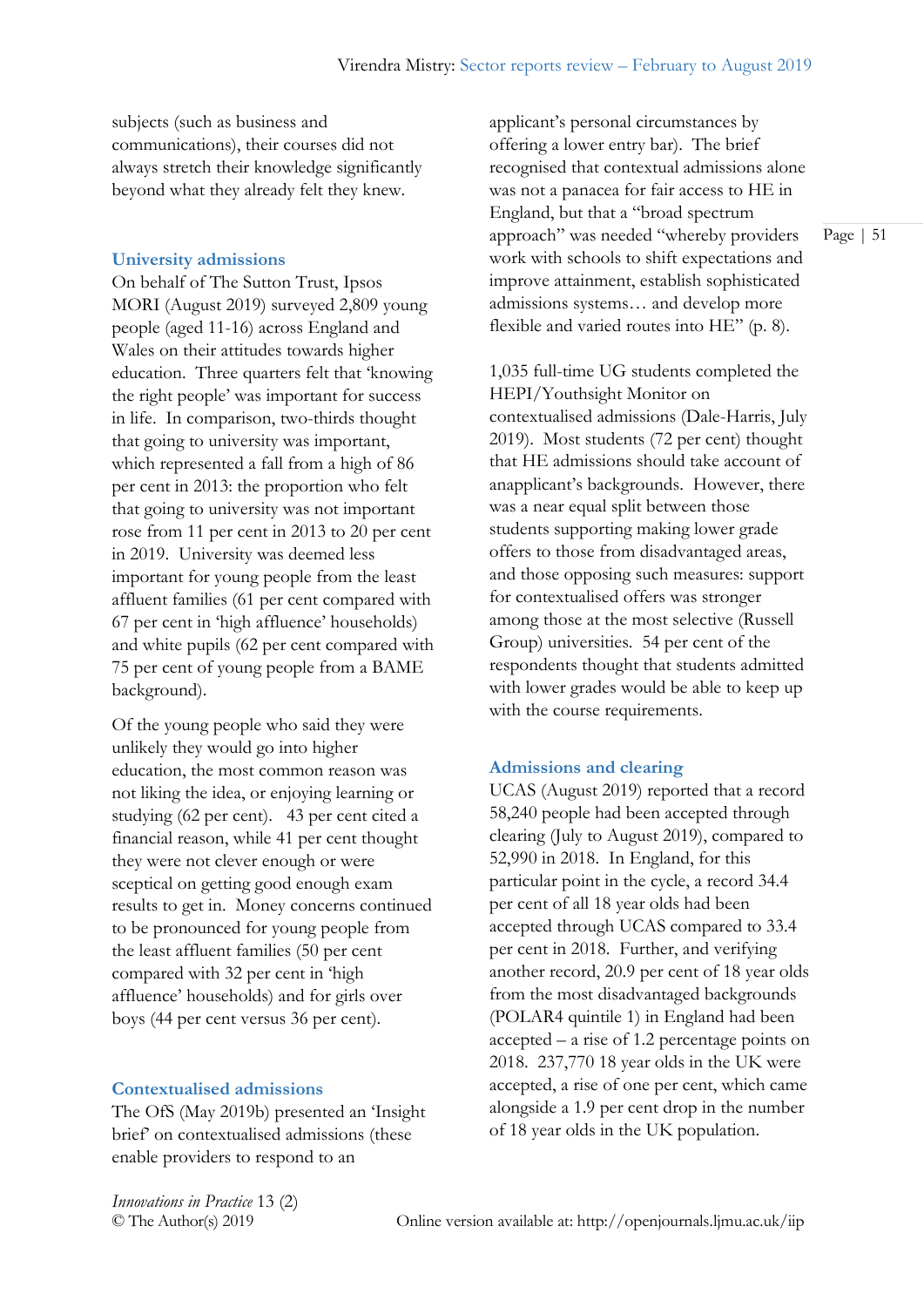### **Unconditional offers**

UCAS's (July 2019) *Unconditional Offers*, published within 22 working days of the 30 June 2019 application deadline, showed that 97,045 students who had yet to complete their qualifications received an offer with an unconditional component. This represented a rise from 2018, when 87,540 of these applicants received an offer of this type. Applicants from the most disadvantaged backgrounds were slightly more likely to receive a 'conditional unconditional' offer than those from the most disadvantaged backgrounds.

#### **Degree apprenticeships**

*The twin aims of the apprenticeship policy agenda across all countries in the UK are to increase productivity and social mobility. They are intended to raise productivity by driving up skills levels in the UK to maximise national competitiveness* (QAA, July 2019: 3).

In a report for the OfS, Engeli and Turner (June 2019) presented the findings of their survey to degree apprentices (n=269). Degree apprenticeships were introduced in 2015, as part of a package of reforms to the apprenticeships system in England, and were identified as an important tool for enhancing social mobility by the government. The study found that 25 per cent of the sample would not have pursued any other form of qualification or training if it had not been for the degree apprenticeship offer. The value of vocationally oriented degree apprenticeships was identified as a key motivation: 90 per cent of Level 6 and 78 per cent of Level 7 respondents thought that a degree apprenticeship would help them advance more quickly in their career than if they had completed a traditional degree.

The OfS (March 2019) conceded that although degree apprentice take-up was relatively low they could be expected to grow further in the future as "the necessary infrastructure" had been established, with growth in nursing and policing studies expected to show particular growth. The QAA (July 2019) produced a 'characteristics statement' that outlined the distinctive features of apprenticeships in the UK where they include an HE award, where they are in an HE programme, and where they include higher level learning delivered through a provider.

UUK (July 2019a) focused on the development of degree apprenticeships in England. The study comprised engagement with 13 'trailblazer leads', 49 employers, over 60 universities, 11 schools, 747 students, and 93 parents. Employers signalled their enthusiasm and demand for higher level apprenticeships to address pressing needs in, for example, digital skills, engineering (where "significant skills shortages" were identified), and public sector employment (such as nursing, social work and policing). With reference to the value of the degree, employers noted how it could give apprentices equal status alongside graduates, be an internationally recognised qualification, help attract apprentices, and offer reassurance about the quality of the provision through having university involvement. However, prospective apprentices and their parents demonstrated a significant lack of information and understanding about degree apprenticeships. UUK noted a concern about whether apprenticeships involved too narrow a career choice too early on, and whether they lacked the support and wider experiences and opportunities that going to university entails.

*Innovations in Practice* 13 (2)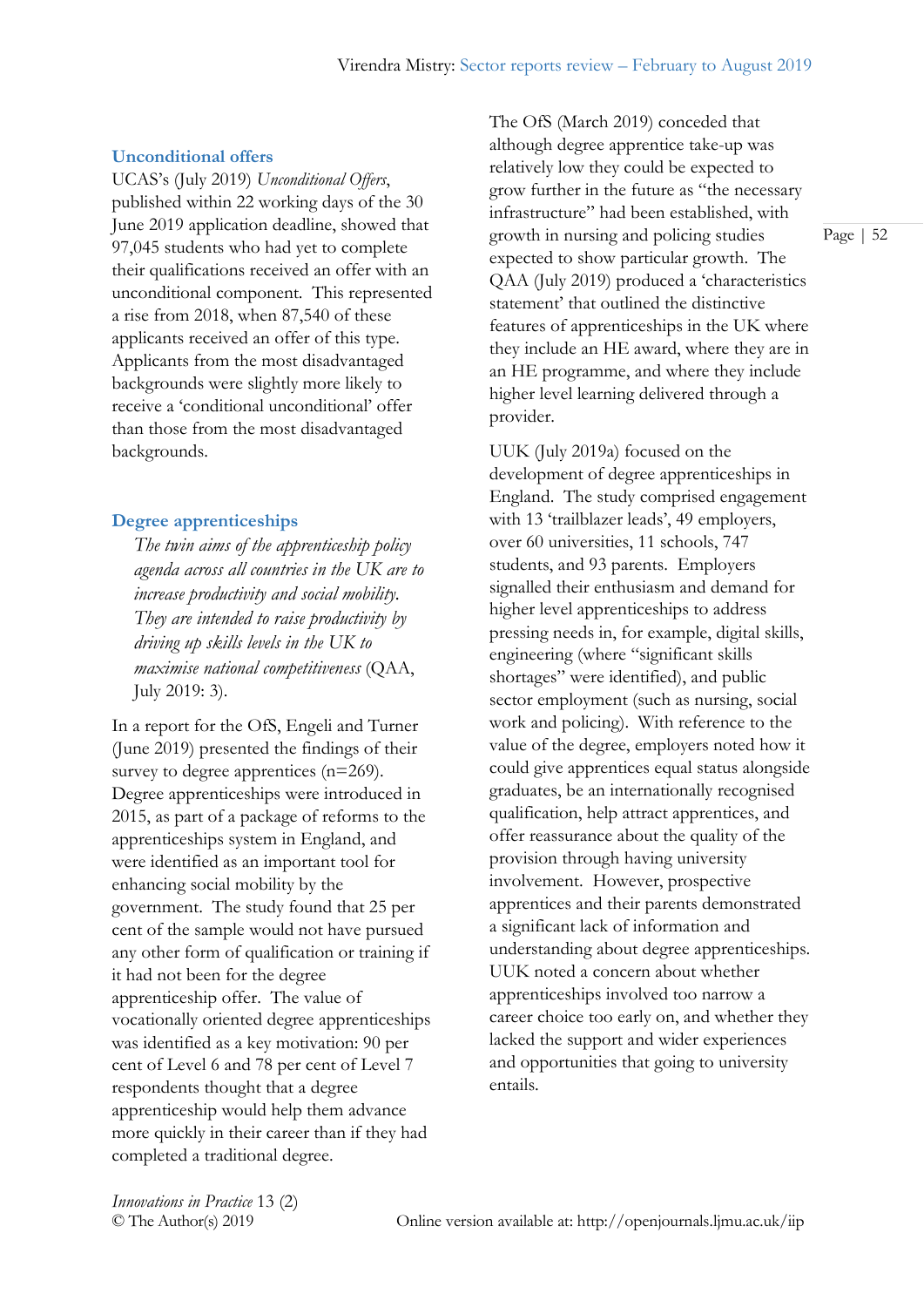## **Recruitment of mature learners to healthcare courses**

In a report to the OfS, Marketwise Strategies Ltd (February 2019) reported on a project that attempted to gain a better overall understanding of mature learners entering nursing, midwifery and allied health (NMAH) courses in England. The study comprised 50 in-depth interviews and five focus groups (across universities, further education (FE) colleges and NHS trusts). In particular, and stated as a secondary aim, the study shed a light on the barriers to NMAH applications from mature male applicants, and BAME (male and female) mature applicants, and offered recommendations on how these barriers could be overcome.

## **Transition to university**

The OfS (May 2019a) revealed that the number of students studying Access to Higher Education Diplomas ('Access courses', almost entirely taught at FE colleges) had been declining, while there had been an increase in the number studying on integrated foundation years (predominantly taught at HE institutions). In 2017/18, the number of entrants to Access courses was approximately equal to the number of entrants to integrated foundation year courses. The number of entrants to Access courses declined by 18 per cent between 2012/13 and 2017/18, from 36,880 to 30,410, while the number of integrated foundation year entrants almost tripled from 10,430 to 30,030.

The OfS noted the similarities between Access to HE Diplomas and integrated foundation year courses, but also important differences. For instance, it was surmised that the wider geographical spread of Access courses meant that they were suitable for a wider range of potential HE students and enabled progression to many different courses, whereas foundation years were

likely to attract students with a higher level of commitment to taking degree-level study at a specific provider. The report also recorded the following:

- o Two-fifths of Access students held a qualification equivalent to A-levels before taking the course, compared with fourfifths of foundation year students;
- o Most Access course entrants were over 21, whereas the majority of those taking foundation years were aged 20 or younger;
- o Subjects allied to medicine were the most common subject area for entrants to Access courses, whereas business and administrative studies were the most common for integrated foundation years;
- o The proportion of students who progressed to a degree programme in the four years following an Access course (62 per cent) was lower than the proportion who progressed after a foundation year (79 per cent) (students from both courses sometimes went on to a degree course after two or more years, rather than immediately);
- o Students who started without A-level or equivalent qualifications had a lower rate of progression to degree-level study (55 per cent for Access courses, 61 per cent for foundation years), than those with Alevels (71 and 89 per cent respectively);
- o Those who progressed to full-time degree-level study after foundation year were more likely to complete their degree within four years (63 per cent) than those on a degree after an Access course (53 per cent); and
- o Of those who qualified with a degree, a slightly higher proportion of Access course students achieved a first or upper second class degree (70 per cent) than those who studied a foundation year (67 per cent).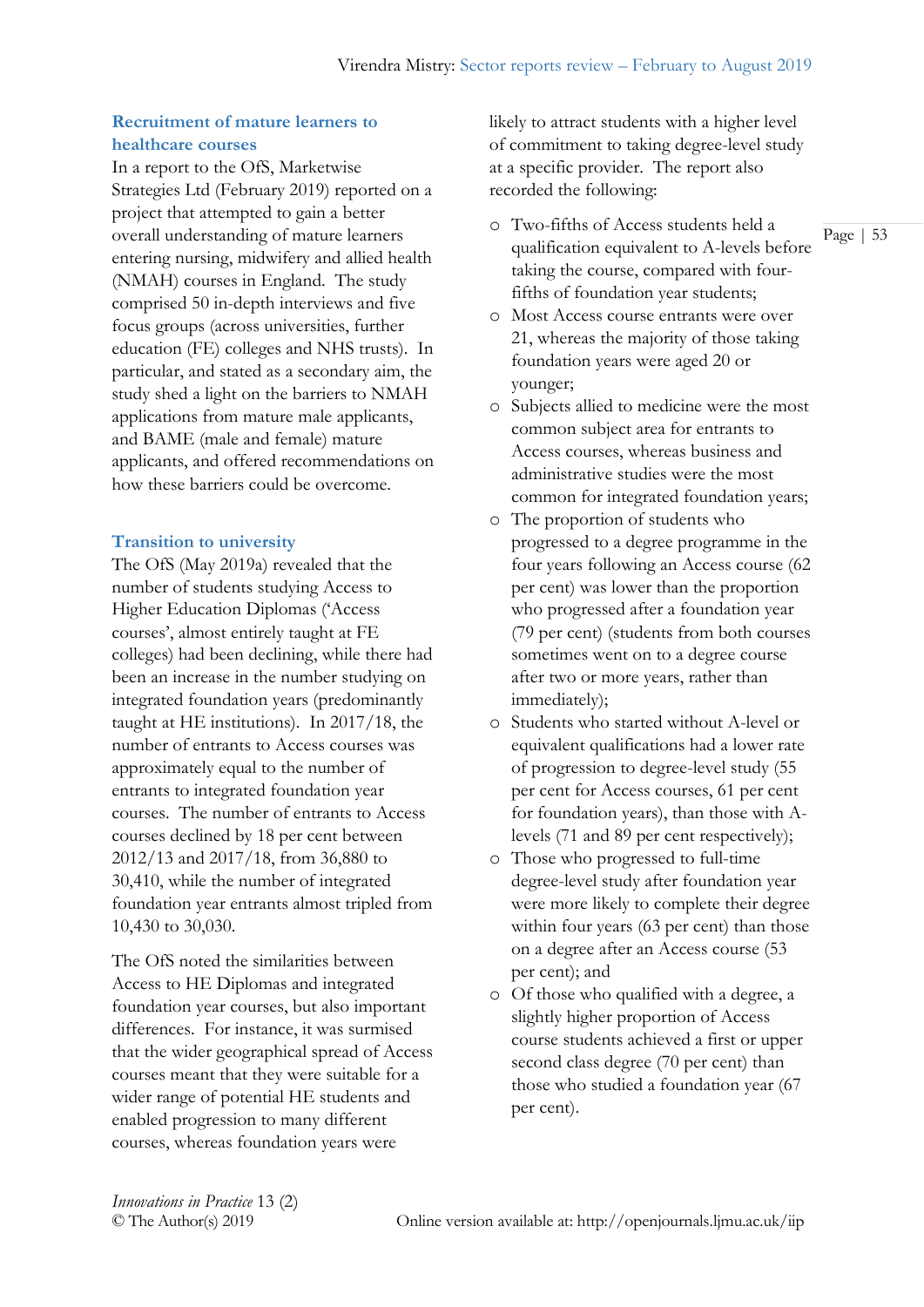Atherton and Mazhari (February 2019), in a NEON report, presented findings on the participation of white students from areas of low HE participation and how this varied by HE provider in England. The study revisited issues examined in the 2016 report *About a Boy* and, in addition to analysing Access and Participation Plans (APP) and provider case studies, administered an online survey between December 2018 and February 2019.

- o Over 70 per cent of all white students from low participation neighbourhoods attended Post-92 universities (LJMU, with 1,140 students, recorded the second highest number of acceptances) but white students were found in the highest percentages in FE colleges.
- o In over half of university providers, less than five per cent of their students were from white and from low participation neighbourhoods. (The report authors calculated that if these providers raised the level of participation of HE in their institutions to five per cent there would be nearly 10,000 more white students from low participation neighbourhoods studying in HE.)
- o Of all applications to HE by white students from low participation neighbourhoods, only 22 per cent were accepted, though the chances of being accepted differed greatly by provider.
- o Less than 20 per cent of all HE institutions had targets in their APP related to white students from low participation neighbourhoods.
- o Most HE providers did not target outreach work explicitly aimed at white students from low participation neighbourhoods. Over 70 per cent of those who responded to the survey indicated trying to ensure that existing projects reached students from this background. However, less than 40 per cent were doing work specifically aimed

at male students and less than 12 per cent with female students.

o More than 90 per cent of respondents to the survey indicated that they were engaged in work to support the progression of white students from low participation neighbourhoods to HE (an increase from 40 per cent when compared to the previous 2016 survey). However, the report authors cautioned, "those delivering this work understand that there are limitations to what they can so and they see as their biggest challenge. The relationship between education and white lower socio-economic communities is a complex one and to re-orientate it requires long term work to address social and economic inequality" (p. 4).

A new question on how students felt when they began university was introduced in the *Student Academic Experience Survey* (Neves and Hillman, June 2019). Only around one in five students (22 per cent) felt unprepared. However, Chinese students were the least prepared demographic group – and LGBTQ+ and disabled students were also less prepared than average. Strong variations on preparedness were recorded by subject. For instance, languages and medicine/dentistry recorded the lowest levels of unpreparedness.

## **Part-time provision**

In a report for the OfS, CFE Research and HESA (March 2019) published evidence on effective part-time provision for UGs from under-represented and disadvantaged backgrounds. Applying secondary data analysis and primary research with part-time students and provider staff, the study explored: trends in access to part-time HE; the factors that influence whether different groups of disadvantaged and underrepresented students choose to study parttime; the factors that motivate HE providers

*Innovations in Practice* 13 (2)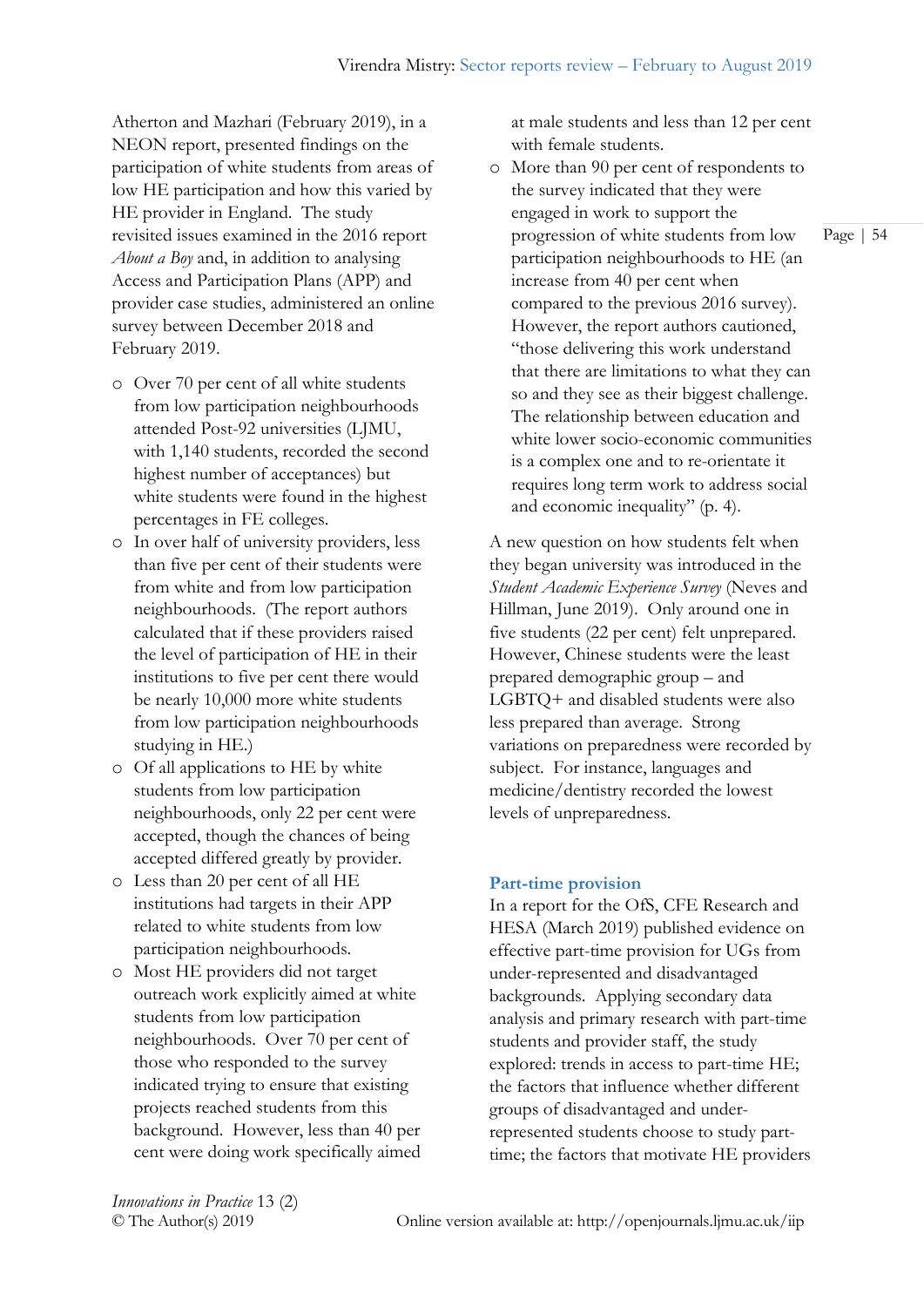to offer and/or focus on part-time provision; and the characteristics of effective provision of part-time HE for disadvantaged and under-represented students.

Despite the dramatic fall in part-time student numbers overall, the proportion of students from disadvantaged groups had remained relatively stable (at around ten per cent). However, a significant dip in numbers was registered amongst mature learners, in particular the over 40s. The cost of part-time HE was recognised as the main barrier to access, and funding reforms had done little to mitigate this. Whilst a lack of awareness of the availability of financial support was cited as a factor, the report authors also indicated that mature students were reluctant to take advantage of the funding available as they were more debtaverse or fearful of not achieving a return on their investment.

Aside from cost, other barriers included: time constraints; lack of confidence and study skills to study at HE level; lack of opportunities to integrate into the wider student community; and lack of facilities tailored to part-time students' needs. In addition, some survey respondents expressed particular dissatisfaction with the social, emotional and pastoral support available for part-time students. The report authors posited that this raised an important question about how engaged part-time students were in the National Student Survey and the extent to which their voices influenced providers' decision-making.

The analysis identified a number of 'cold spots' in provision in several regions of England, and the survey findings highlighted a perceived lack of choice for part-time students. Part-time students are typically less mobile and a lack of provision restricts student choice and can limit part-time students to certain courses at certain types

of provider – which can perpetuate disadvantage. The study recognised the long-standing role of The Open University and new providers, such as the University of Derby, in delivering online and distance learning.

Page | 55

# **Accelerated degrees**

A question relating to accelerated degrees was introduced in the *Student Academic Experience Survey 2019* (Neves and Hillman, June 2019). Overall, 62 per cent of respondents were either positive or very positive towards the concept with 29 per cent being negative towards it, and a further 24 per cent neutral. The concept was much more appealing to mature students, or those employed in excess of ten hours or more per week, or those who travelled ten miles or more to campus. (Note: students were given an illustrative example which described a two-year degree costing around  $f(11,000)$  each year in tuition fees, thereby representing a saving in the region of  $f_{15,000}$ against a three-year course.)

## **Equality and diversity**

In a report to the OfS, Stevenson et al. (February 2019) collated information on 'targeted interventions' aimed at students from under-represented and disadvantaged ethnic backgrounds. Data collection comprised: a sector-wide survey to HE providers; a survey to key stakeholders (academic staff, students, 'academic managerial' staff and policy experts, and community or third-sector organisations); analysis of 2018/19 access agreements; sector-wide case study data; and a 'summit event' (hosted by Sheffield Hallam University) that was aimed at enabling the contribution of further stakeholder perspectives. Findings from analysis of HE providers indicated that: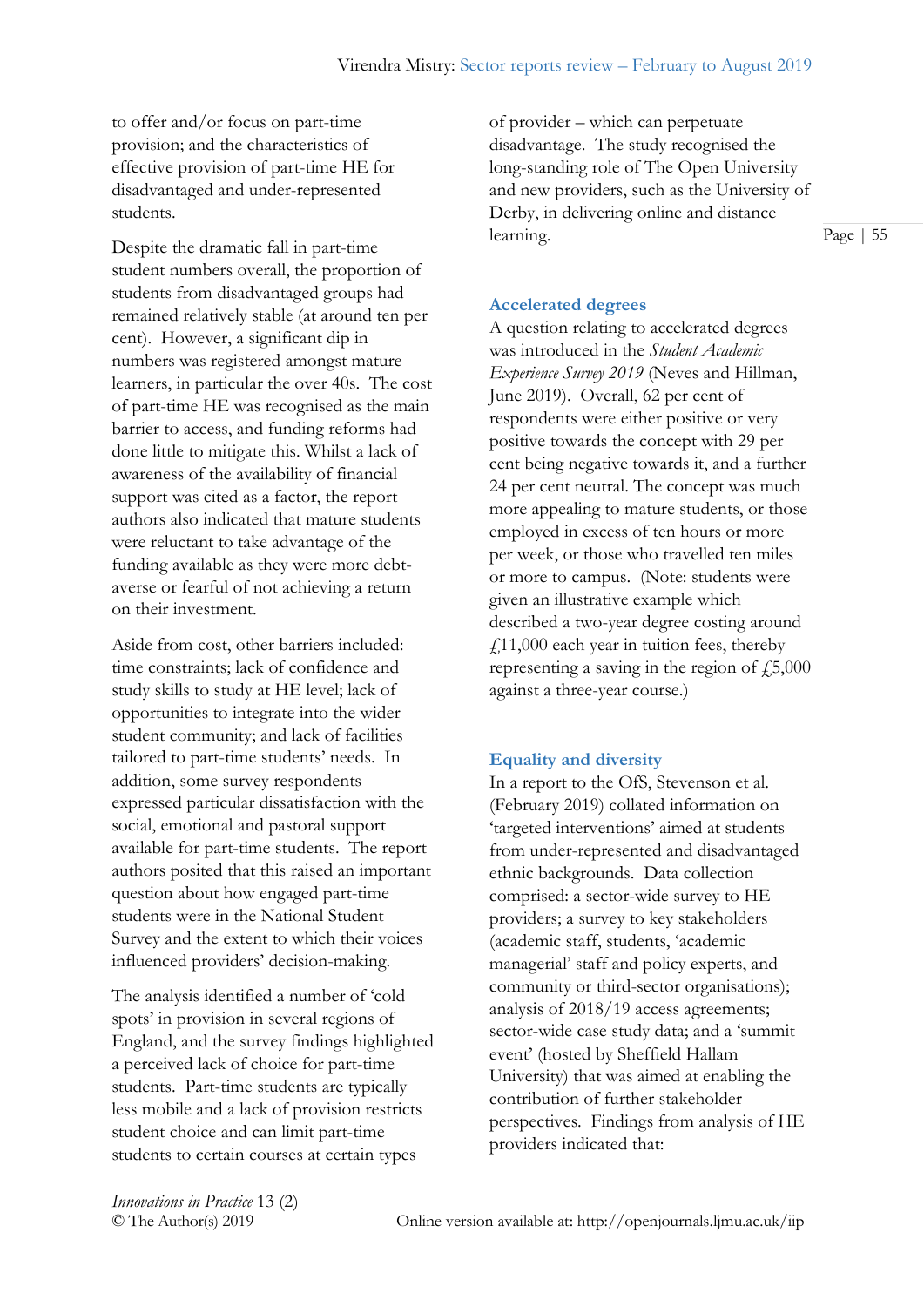- o Targeting was largely focused on outreach and access interventions, and that targeted interventions in relation to retention and success were few, whilst those related to progression were almost non-existent;
- o The vast majority targeted more than one ethnic group and "cross-cutting disadvantages" alongside ethnicity; and
- o Of those providers not targeting, they either did not see it as a priority, or were uncertain as to how to address inequalities, or lacked evidence of what worked, or highlighted difficulties in accessing or sharing data.

Findings from stakeholders raised further concerns in relation to (p. 6):

- o A lack of discussion on discrimination as well as insufficient or ineffective mechanisms to capture disclosures of implicit racial bias and/or discrimination;
- o Insufficient BAME leaders and/or critical minds in leadership positions;
- o A lack of understanding of what targeting is and, in particular, the belief that targeting and/or positive action is illegal;
- o A lack of transparency as to how HE providers are spending money, or not, on targeted interventions and activities;
- o The perception of deficit models with interventions built on racist stereotypes;
- o The lack of inclusion of BAME students in the design, development and implementation of interventions; and
- o A lack of diversity in the curriculum.

TSEP (May 2019) published a 'research framework' arising from a 2018/19 project. The framework was designed using the principles from critical race theory "with the aim of enabling student engagement staff to work with students to assess the extent to which student engagement practices were inclusive and accessible to BAME students" (p. 2). The framework, therefore, encourages reflection on biases and

structures of power, identifies barriers faced by students, and helps clarify ways of overcoming these.

Arnold et al. (February 2019) presented the third instalment of a five-year longitudinal study for Advance HE, tracking the experiences and aspirations of women working in higher education. Using data from over 1,500 women in the UK and Ireland, the report highlights opportunities and challenges for women's leadership. In the third year of the study a further 658 women who were just starting the Aurora programme were surveyed. The Aurora programme, which is Advance HE's leadership development initiative for women, continued to be associated with women's reported engagement with leadership and career self-management, though the latter was thought to dissipate over time.

Regarding ethnic groups, there were some signs of differential proportions in different professional services and academic departments. On average BAME respondents were more ambitious and career-focused than others, especially white British, but in certain respects reported less support and less previous career development. There were few signs that LGBT respondents experienced any more difficulties than other respondents. In contrast, those who reported having a disability or significant health impairment reported consistently less positive career and development opportunities.

Ortus Economic Research and Loughborough University examined the effectiveness of Athena SWAN, the charter that recognises the advancement of gender equality with regard to representation, progression and success (Graves et al., April 2019). The report authors noted that 70 per cent of UK HE providers had engaged with the Athena SWAN Charter and a significant

*Innovations in Practice* 13 (2)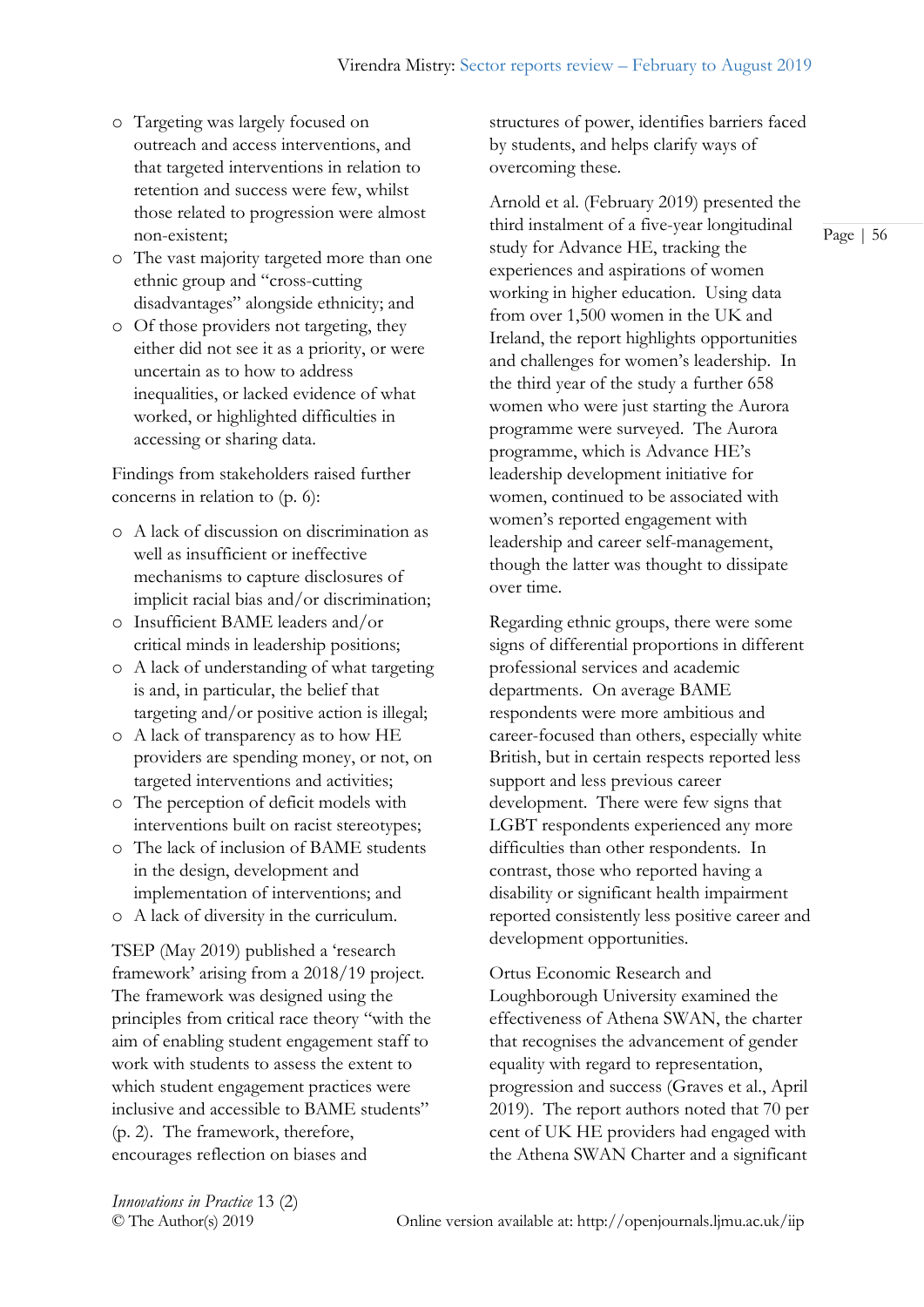majority felt that it had impacted positively on career progression, recruitment and flexible working practices. Further, there was strong evidence to suggest that the Charter processes and methodologies had supported wider cultural and behaviour change and impacted on equality and diversity in all its forms rather than just gender equality.

Fook and Nath (April 2019) sought to understand the lessons learned from the experiences of senior BAME leaders (n=12) and how they attained their positions in HE. Whilst there was satisfaction felt in achieving recognition as senior leaders for all, there was a strong recognition that discrimination and barriers still existed in subtle, and not so subtle, ways. The study describes 'mindsets' ("the ways of thinking people felt they had deliberately developed in order to cope with experiences of failure or of personal slights") and the report authors recommended establishing training programmes, action learning sets or support groups to assist BAME people "to create their own story path" (p. 14). The study noted,

*…creating a mindset and identity which preserves a person's sense of who they are, personally, socially and cultural, that also incorporates facets which they recognise are needed in order to gain positions of leadership in British higher education would be a vital component of such training* (p. 4)

These themes and ideas were evident in Fook et al.'s (May 2019) evaluation of Advance HE's Diversifying Leadership programme, which was considered to be "highly positive". The authors noted that participants in the programme had experiences of frustration, were aware of racism, discrimination and hidden pathways to formal progression in academia (either personally and/or against other BAME

colleagues). The participants also reported experiences of aggressive behaviours including harassment, bullying, shouting and undermining professional status and achievements. These were recognised to be internalised over time and had contributed to participants' perceptions of lack of confidence. Specific types of 'microaggressions' (including prejudicial interpretations of behaviour), difficulties in generating systematic level changes and "a hidden workplace culture that was inaccessible to BAME staff" (p. 4) were also noted.

Ishaq and Hussain (June 2019), in a study for SCONUL, explored BAME staff experiences of academic and research libraries. The study noted the lack of ethnic diversity in the library profession and in a survey (n=273), 44 per cent indicated that they had experienced racism "at the hands of either a work colleague or service user or both" (p. 5). Whilst over half of the respondents felt that their workplace valued equality and diversity or had an inclusive culture, 80 per cent of those staff who had reported racism thought that the matter had not been resolved to their satisfaction. Among the data from focus groups and face-to-face interviews:

- o Staff indicated feeling under greater pressure to perform to a higher standard than their white peers, and felt that they were more intensely monitored;
- o There was a view that lack of diversity in academic libraries was not being acknowledged or taken seriously by senior managers; and
- o Participants noted that senior roles were dominated by white individuals, whilst BAME staff were perceived to be overrepresented at the lower end of the job ladder (e.g. para-professionals or library assistants).

*Innovations in Practice* 13 (2)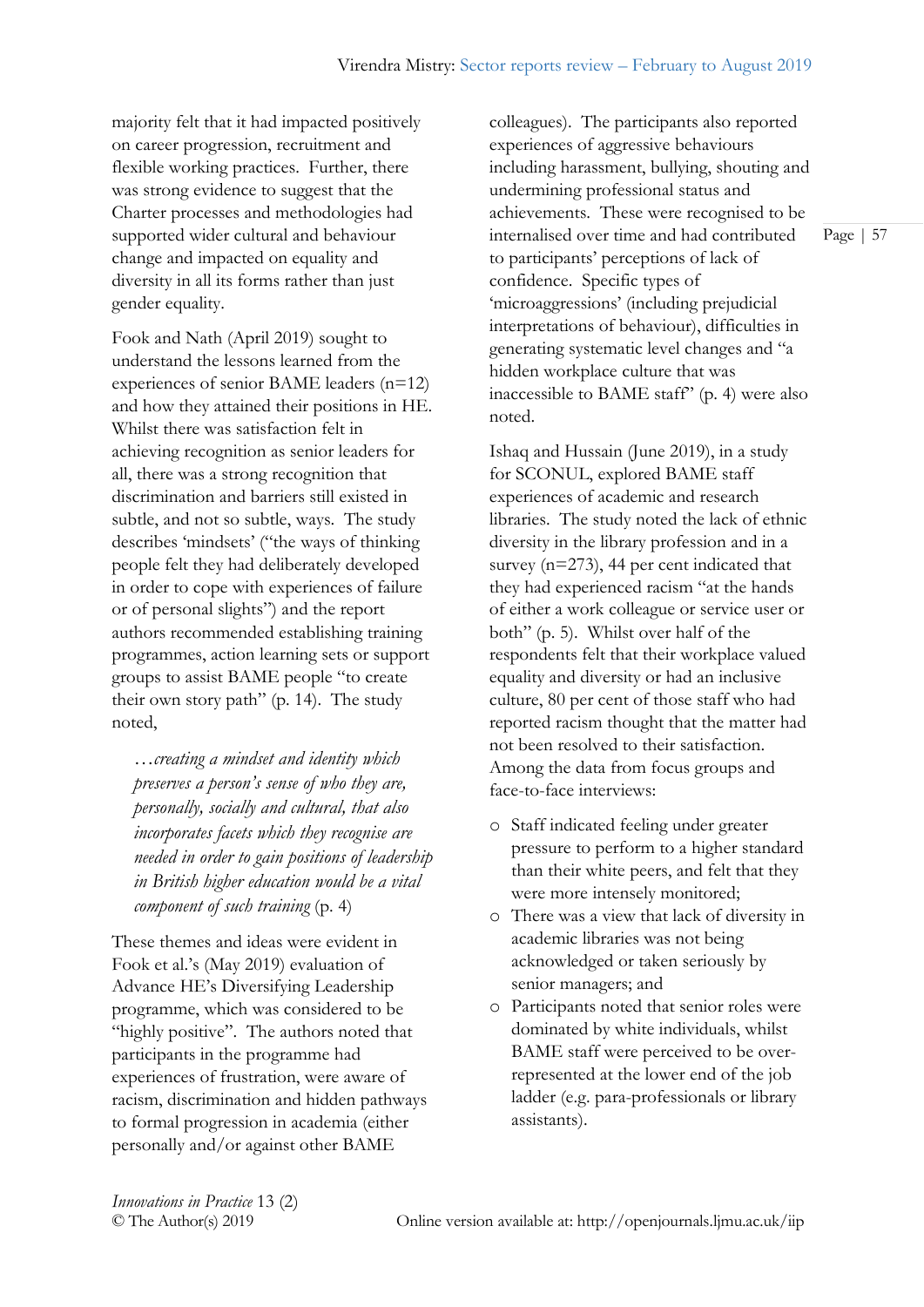#### **Mental health and wellbeing**

The Insight Network and Dig-in (March 2019) published findings from a large-scale survey of UK university students' mental health. The data were collected from over 37,500 students from 140 universities, comprising a range of nationalities, ethnicities, genders and ages, including applicants due to commence university in 2018 through to 5th year+ students. More than a fifth of respondents had a mental health diagnosis: the most common diagnoses were depression and anxiety disorders, with more than half of those with further complex diagnoses. In addition, more than one-third of respondents reported having experienced a serious psychological issue for which further professional help was required.

A number of "alarming features" were noted in the report. For instance, thoughts of self-harm were "relatively common" (twice as high as reported rates in 2017), and students disclosed high levels of substance misuse, suggesting that they are "not equipped with more adaptive strategies" (p. 6). While many students with a mental health diagnosis reported that their difficulties had commenced at school, almost a fifth reported that the issue had emerged in their time at university.

The research also identified at-risk subpopulations from within the student population. Second and third year students were at significantly higher risk than first years for feelings of worry and loneliness, substance misuse for coping, and thoughts of self-harm. These students were also the most likely to have a diagnosed mental health condition. The report authors surmised, "Perhaps the fact that support initiatives trail off after the first year, or that academic pressure intensifies or a combination of these and other factors are the basis for [these students] finding life

more difficult" (p. 6). Those who identified their gender as 'other' were disproportionately at-risk: about three in five reported a past serious psychological problem for which they needed professional help.

In general, those who most often reported mental health difficulty identified as female, in their first year of university, were aged between 18 and 20, from the UK, and ethnically white. However, the report authors acknowledged that it is possible, for example, that some overseas students are less likely to report psychological difficulties owing to coming from countries with more stigmatising attitudes to mental illness.

Anxiety among students was identified as "an increasingly serious problem" by Neves and Hillman (June 2019: 47). Their study also noted a clear difference in wellbeing levels by sexuality, with students who identify as LGBTQ+ reporting significantly lower levels of wellbeing "to a concerning extent" (p. 48). Neves and Hillman also noted that 66 per cent of students were happy for their parents to be contacted in the event of extreme circumstances.

In a policy note for HEPI on measuring wellbeing and mental health, Hewitt (May 2019) made the following recommendations:

- o The sector should be consistent in the application of terminology and clearly distinguish between mental health and personal wellbeing;
- o There should be a commitment to measuring wellbeing to understand the broader health of those studying and working at universities;
- o More should be done to collect and publish information on the wellbeing of staff in HE institutions;
- o Wherever possible, collection of wellbeing data should be consistent across the UK, with a commitment to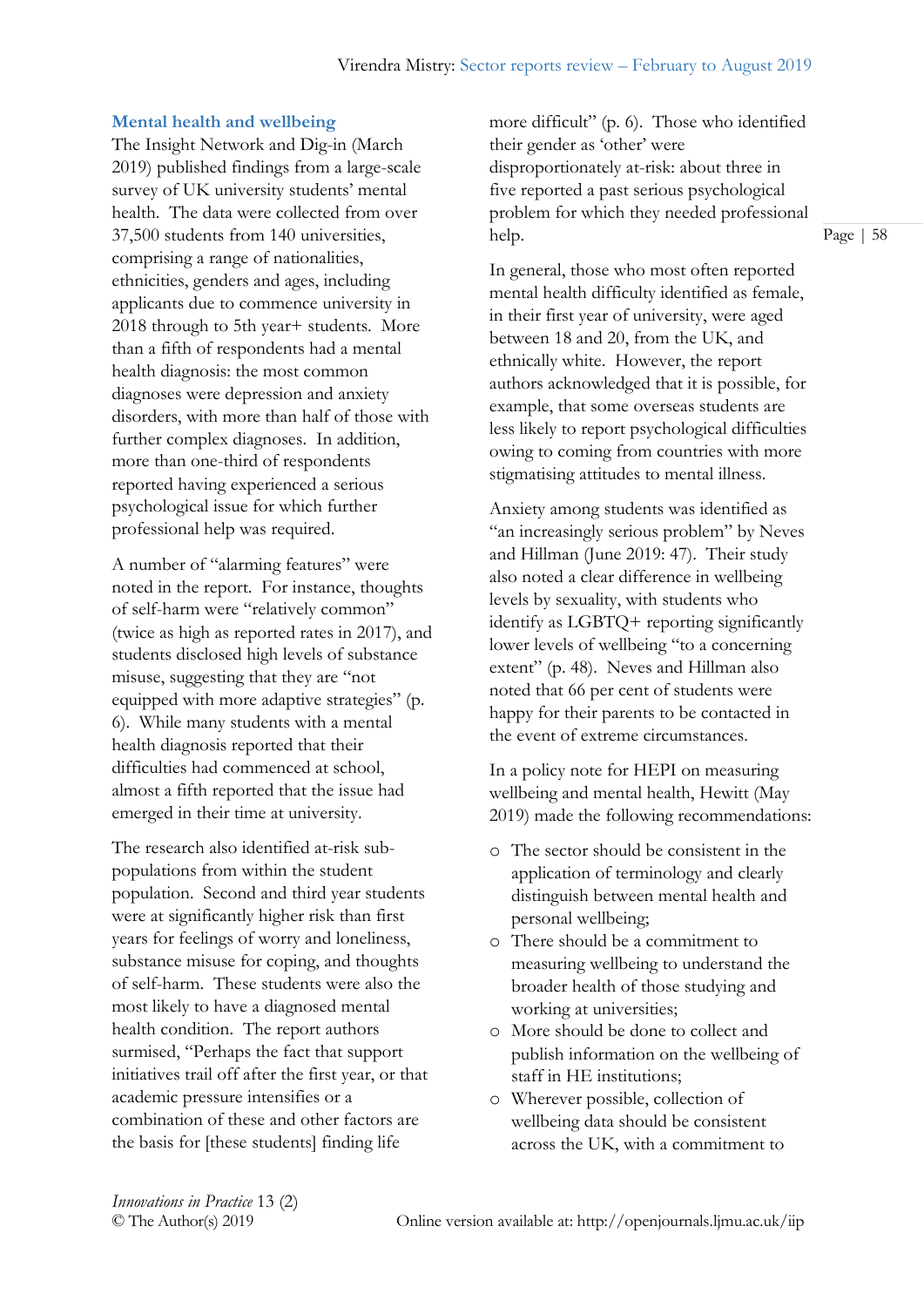collect data from students, staff, applicants and graduates over a number of years; and

o Data collectors should work together to enable tracking of cohorts, to track the same cohorts of students and staff over time.

Morrish (May 2019) examined mental health from a staff perspective. In data obtained from 59 HE institutions, on referrals to counselling and occupational health services, there was an escalation of poor mental health among university staff in the period 2009 to 2016. The study suggested that work-related stress resulted from "pressure on staff to enhance the student experience" (especially after 2012 and implementation of the Browne Review funding arrangements). The following were highlighted as causes of mental health in HE institutions (pp. 9-10):

- o Excessive workloads and workload models which frequently under-count time necessary for fulfilling tasks (many of which are invisible to workload assessors);
- o The domination in working lives of audit and metrics, which have been repurposed as instruments of performance management;
- o Reliance on existing on a succession of precarious contracts; and
- o Performance management that is linked to short-term outcomes and expectations that are often unattainable to many.

# **Hate crime, sexual violence and online harassment**

The OfS (June 2019a) published an overview of a 'catalyst fund', where  $f4.7$ million was distributed to 119 projects across 71 HE institutions and 14 FE colleges. 63 one-year projects addressed safeguarding students on campus (mainly focused on addressing sexual violence and

misconduct); 45 projects examined ways of tackling hate crime and hate incidents and online harassment on campus; and 11 providers received funding to address hate crimes directed at students on the grounds of religion or belief.

Page | 59

## **The Prevent duty**

The OfS (June 2019b) released analysis of accountability and data returns (ADRs) covering activity relating to the Prevent duty for 2018/19. The Prevent duty became a legal requirement for HE providers under the Counter Terrorism and Security Act 2015, whereby providers have been required to 'have due regard to the need to prevent people from being drawn into terrorism'. In all but two cases (i.e. two out of 307), providers "[undertook] appropriate activity in essential areas of the Prevent duty" (p. 8). There were a total of 83,419 welfare cases "referred for specialist advice and support", 174 Prevent-related cases "escalated to the point at which the Prevent lead became involved", and 122 Prevent-related cases leading to external advice being sought from local Prevent multi-agency partners. The number of referrals to the Channel programme reported to the OfS in 2017/18 was 15, which represented a decrease from 24 in 2016/17, and 30 in 2015/16. A total of 53 events and speaker requests were rejected, covering 17 HE providers.

*The freedom within the law of academic staff at English higher education providers – (i) to question and test received wisdom, and (ii) to put forward new ideas and controversial or unpopular opinions, without placing themselves in jeopardy of losing their jobs or privileges they may have at the providers.* (Section 2(8)(c) of the Higher Education and Research Act 2017)

In an 'occasional paper' for HEPI, Corey Stoughton (June 2019) (Advocacy Director

*Innovations in Practice* 13 (2)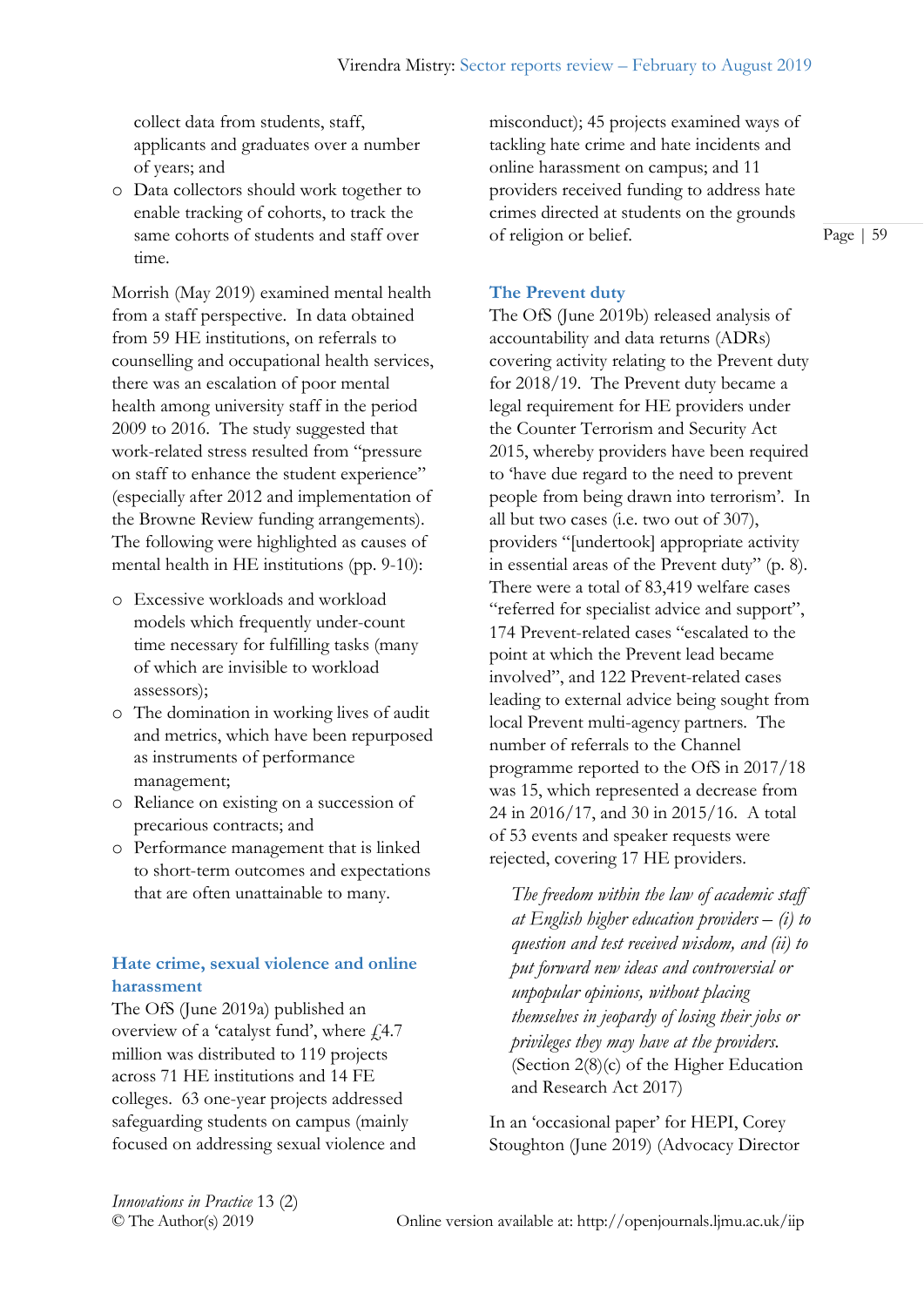of Liberty) claimed that the government's Prevent programme represented the biggest threat to free speech on campus.

## **Graduate attainment**

In OfS (July 2019b) analysis of full-time first degree graduates attaining a first class honours degree from an English HE provider, it was noted that this had increased from 16 per cent in 2010/11 to 29 per cent in 2017/18 – an overall increase of roughly 80 per cent over the period. For the same graduate population, the proportion attaining a first or an upper second class degree increased from 67 per cent in 2010/11 to 79 per cent in 2017/18. In the 2017/18 analysis of 148 providers, 105 (71 per cent) showed a statistically significant unexplained increase in first class degree attainment relative to both the sector and their own level in 2010/11. This compares with 82 providers in 2016/17 (55 per cent) showing a statistically significant unexplained increase relative to both the sector and their own level in 2010/11.

UKSCQA (May 2019) published a 'statement of intent' aimed at "protecting the value of qualifications in the interest of students – past, present and future" in order that they "deserve qualifications that they can take pride in" (p. 2).

## **Destinations of disabled graduates**

On behalf of the AGCAS Disability Task Group, Allen and Coney (August 2019) examined the destinations of disabled graduates from UK universities, providing an insight into the impact of disability on a graduate's prospects subsequent to their studies. The report made comparisons with the destinations of non-disabled graduates, at both UG and postgraduate (PG) level (PG Taught – PGT; PG Research – PGR),

and identified the destinations for different disability types:

- o At all qualification levels, disabled graduates were less likely to have obtained full-time employment and more likely to be unemployed than nondisabled graduates;
- o The gap between the proportion of disabled and non-disabled graduates entering full-time employment decreased at both first degree and PGR levels but increased at PGT level;
- o At all qualification levels, disabled graduates were more likely to enter parttime employment and more likely to pursue further study than graduates with no known disability;
- o At all qualification levels, graduates disclosing a social communication/ASD (autistic spectrum disorder) condition were least likely to be in full-time employment and most likely to be unemployed;
- o At all qualification levels, graduates disclosing an SpLD (special learning difficulty) were the most likely to be in full-time employment and least likely to be unemployed;
- o At PGT level, those who had disclosed two or more conditions were most likely to have opted for further study, whilst at PGR level graduates with a mental health condition were most likely to be in further study;
- o At all qualification levels, disabled graduates were generally more likely to be self-employed or in the process of starting their own business than nondisabled graduates;
- o At first degree and PGT levels, disabled graduates were less likely to be employed on a permanent basis, though this was not the case at PGR level where several disability groups had higher proportions than non-disabled graduates; and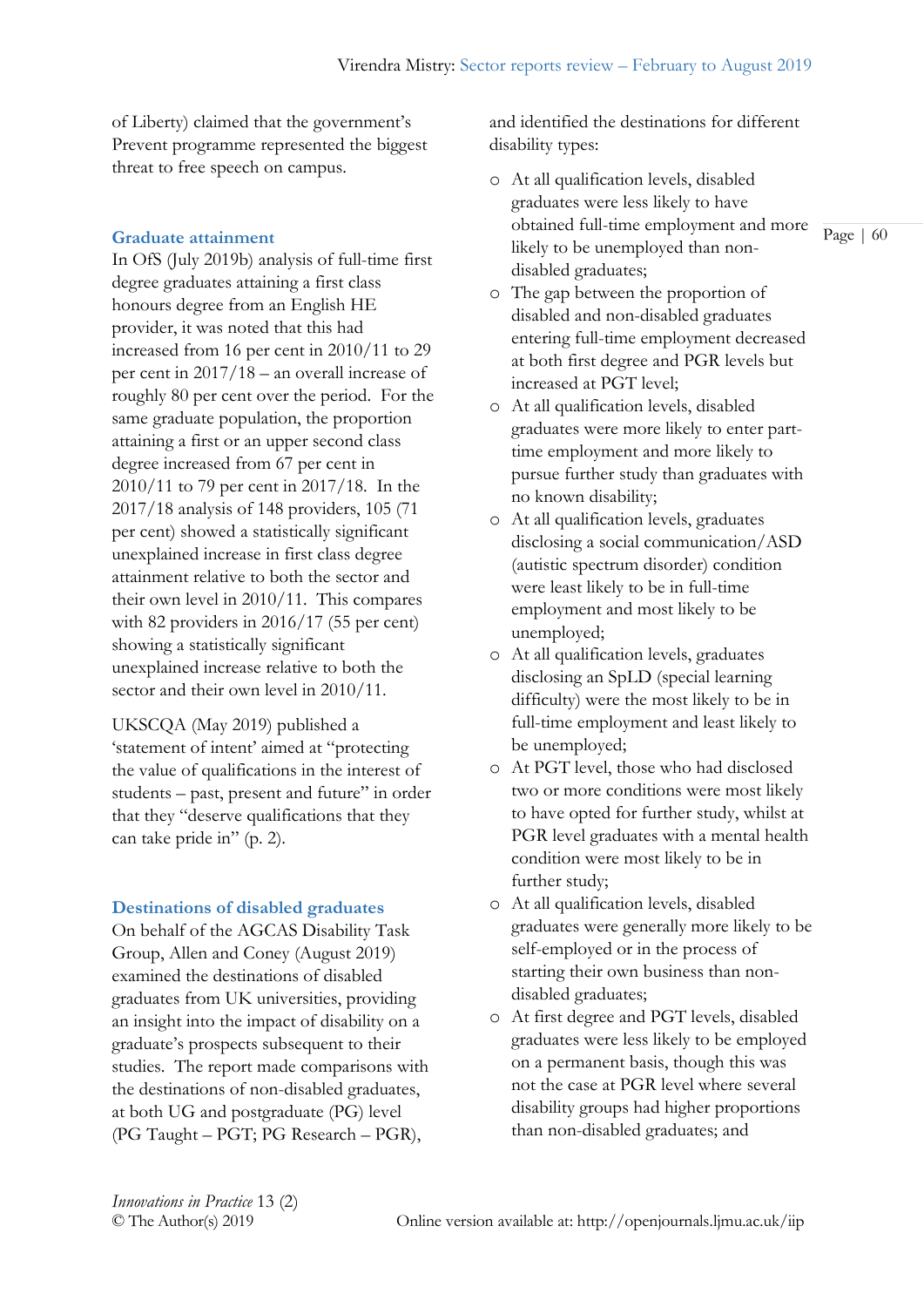o At all qualification levels, graduates disclosing a social communication/ASD condition were least likely to be in permanent employment (this group also had the highest proportions in voluntary work, at all levels).

## **Graduate earnings and value**

In a 'research note' published by Conservative think tank Onward on the relationship between graduate earnings and universities' characteristics, Tanner et al. (February 2019) asserted that:

- o Universities issuing more unconditional offers deliver lower earnings for graduates;
- o Earnings from universities issuing the most "conditional unconditional" offers were also lower;
- o Vice-chancellors overseeing universities with lower graduate earnings experienced the sharpest pay increases; and
- o Onward research had shown that up to one in four students studied degrees "that may not be economically worthwhile for themselves or the taxpayer" (p. 1).

## **Longitudinal Educational Outcomes**

In a parliamentary briefing, UUK (March 2019) explored the limits to using LEO data – which has been applied in TEF calculations. LEO data provides information on how much UK graduates of different courses at different universities are earning one, three or five years after graduating. UUK highlighted ten risk areas if applying LEO as a "blunt instrument" to drive funding to institutions. The briefing included the assertion that "LEO does not account for the social and cultural value added by a university degree" (p. 3).

## **Employability and careers**

Milkround's (July 2019) *Candidate Compass Report* is aimed at helping businesses and recruiters understand the work behaviours and preferences of UK students and graduate jobseekers. The 2019 report comprised a survey sample of 7,000 candidates and was conducted between April and May 2019 (68 per cent of respondents were female, and 40 per cent were born in 1998 or 1999). The study included the following trends:

- o 24 per cent expected a starting salary of  $\text{\emph{4}}20,000$  or less and, therefore, acknowledged that "low starting salaries can be part of today's economic situation, and more acceptance that they may have to start low to get their foot in the door"  $(p. 6)$ ;
- o Only 13 per cent believed that university had prepared them greatly with "job function specific skills", and just 18 per cent thought that university had prepared them to be confident in the workplace;
- o A greater proportion of females (33 per cent) cited a lack of confidence as a barrier to a "dream career" compared with 23 per cent of males and, overall, mental health continued to emerge as a key barrier;
- o A growing number of graduates (45 per cent) indicated being more open to considering taking a role outside London;
- o 78 per cent indicated that their personal interests (as opposed to pure monetary gains) were the largest influence on their career path; and
- o 83 per cent were concerned that Russell Group university graduates would be prioritised when applying for graduate jobs.

In 2015 the Department for Business, Innovation & Skills and HEFCE, augmented by the Department for Culture, Media and Sport, made funds available to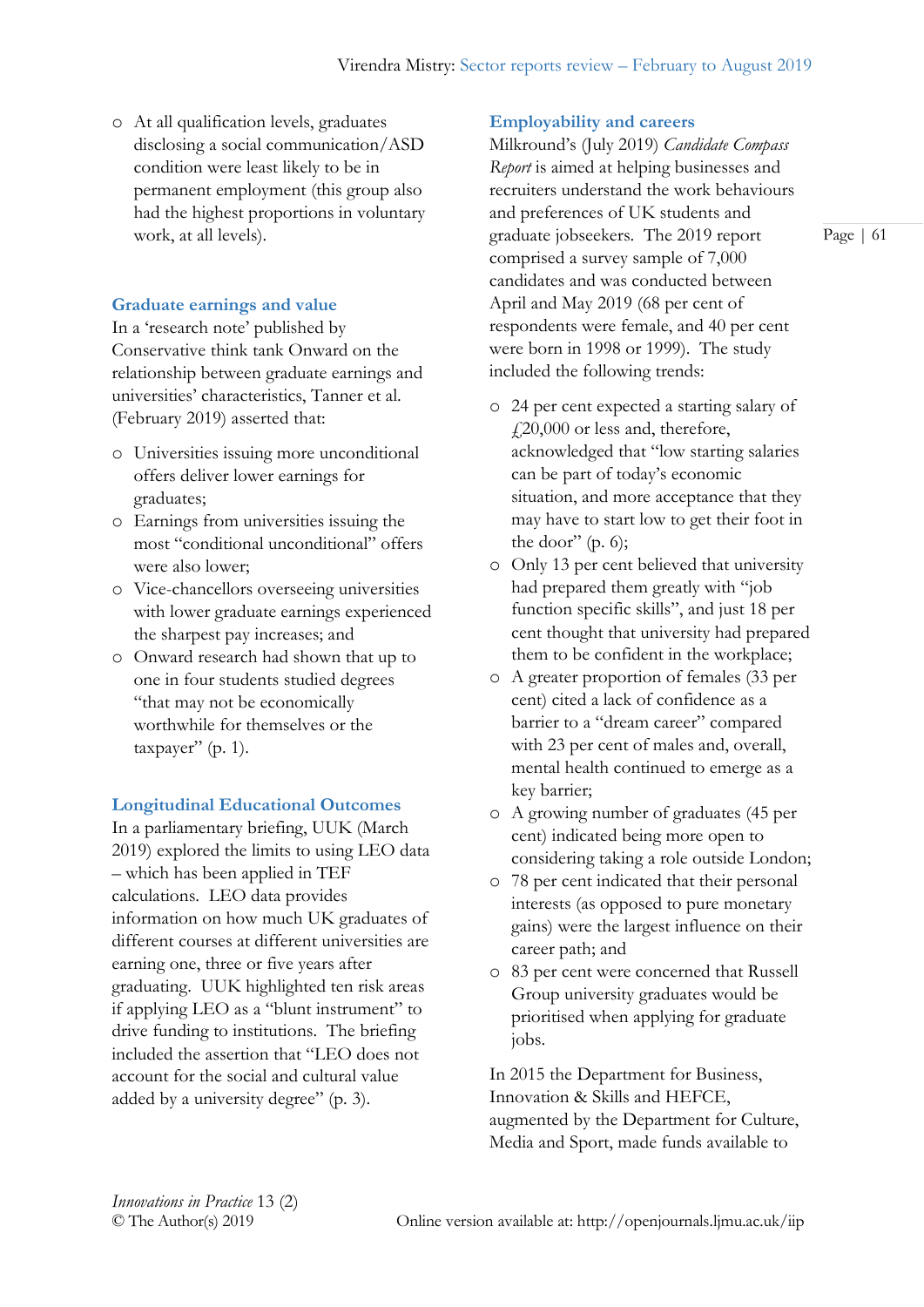English HE institutions to develop pilot conversion courses at Masters level in engineering, data science, cybersecurity and computing. The aim was to explore whether conversion courses at this level could contribute to increasing the number and diversity of highly-skilled graduates entering careers in engineering- and computing-related sectors. CRAC (March 2019) carried out a formative evaluation of the institutions' activities (n=28) under this funding.

The engineering- and computing-related pilot conversion courses scheme was judged to be, at least, partially successful in terms of achieving a range of its intended outputs (e.g. over a third were mature students, over 30 years old, some of whom studied parttime while in employment). However, the courses had not secured the number of students projected in funding proposals. By contrast, several of the data science courses achieved large numbers of students very quickly though, in large part, this was attributed to current perceptions of very healthy career prospects for those qualified in this area. CRAC suggested that graduates were basing decisions to undertake further study on perceptions of labour market potential: many used the conversion course to re-skill or up-skill from existing employment.

Prospects HECSU published several reports of projects it had funded.

o Craig (February 2019) (of recruitment specialists, JobTeaser) released a white paper that discussed how careers services could be more responsive to 'Gen-Z' students. Mowforth (March 2019) examined how Gen-Z students at Coventry University thought about the notion of a career, their concerns and expectations, and the motivating factors behind these. Kapadia (March 2019) assessed the way in which students at

they most commonly sought support and Page | 62 Buckinghamshire New University interacted with the careers and education services available to them. The findings shed light on students' preferences for career exploration and the areas where advice. Whistance and Campbell (April 2019) analysed pre-existing data to show how Southampton Solent University's career development model (Solent Capital Compass) had impacted on graduate employability.

- o Abbott (March 2019) explored the life science graduate labour market in England, providing an overview of the sector's recruitment procedures, employment opportunities, skills requirements and potential challenges. Also focusing on life sciences, Abbott (April 2019) explored the demographic variations in work placement choices made by bioscience and chemistry students at Sheffield Hallam University.
- o Kerley (April 2019) focused on UG students on humanities and social science courses at Sheffield Hallam University who were hesitant about career planning. The study touched upon several points, such as the availability and access to information whilst highlighting that students' "overreliance" on Google left them overwhelmed. Altariva (June 2019) also focused on the humanities and interviewed academics' perceptions, experiences, values and understandings, as well as their expectations relating to the graduate employability of humanities students.
- o Simkins and Coney's (April 2019) study consisted of semi-structured interviews (n=41) with UK-based graduate employers, with the aim of creating a user-friendly rubric for curriculum vitae creation, informed by participants' views on the elements of a CV that were likely

*Innovations in Practice* 13 (2)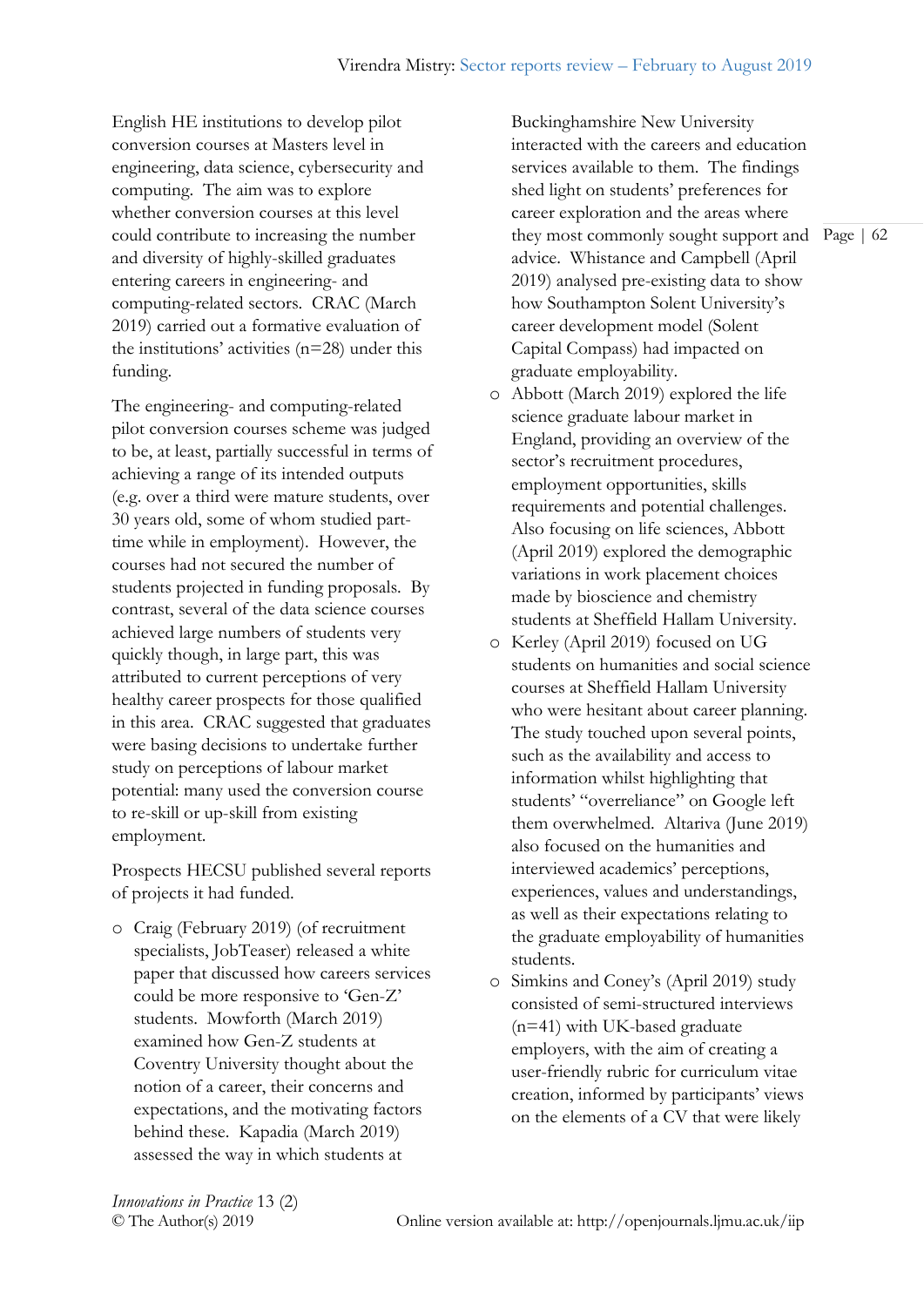to lead to shortlisting and which lead to rejection.

- o Standage (March 2019) focused on the teaching of employability. The research indicated how this should be done in terms of who should teach it (i.e. academics or careers staff) and the best methods (i.e. practical and skills-based or theoretical approaches).
- o Highlighting experiences at Writtle University College, Yates (June 2019) evaluated how two distinct (FE and HE) cohorts of both staff and students viewed employability.
- o Using questionnaires, semi-structured interviews and focus groups, Pyke (June 2019) explored how a group of MA Media Production students at the University of Salford responded to the possibility of utilising digital notebooks (such as OneNote) to develop soft skills alongside their academic studies.
- o With the North West of England experiencing significant transformation through initiatives such as the Northern Powerhouse and Greater Manchester Spatial Framework, Cunningham and Christie (July 2019) sought to understand better the reasons why new graduates might stay in the region. Qualitative interviews were conducted with, and a survey distributed among, graduates from five universities.

## **Internationalisation**

Using data from the HESA student record for 2017/18, UUKi (July 2019a) released a snapshot of the international dimensions of UK higher education.

- o International students accounted for 19.6 per cent of the total student population in the UK (or 14 per cent of all UGs, and 35.8 per cent of all PGs).
- o Citing OECD data, the UK was the second most popular destination in the

world for international students in 2016. However, the UK's growth rate was low, dropping from 0.5 per cent in 2015 to 0.3 per cent in 2016. By contrast, the numbers of international students who chose Australia, Canada, the US, and Germany grew by 13.9 per cent, 10.4 per cent, 7.1 per cent, and 6.9 per cent respectively from 2015 to 2016.

- o In 2017/18 the top five 'sending countries' for international students were China, India, the US, Hong Kong and Malaysia (Chinese students at UK HE institutions accounted for 23.2 per cent of all international students).
- o In 2017/18, international student numbers were highest in business and administrative studies (accounting for 37.1 per cent of the cohort), engineering and technology (accounting for 31.9 per cent of the cohort), and social studies.
- o In 2017/18, 139 UK universities delivered some form of transnational education (TNE), largely through collaborative provision, to nearly 700,000 students in 225 countries. These data highlighted the UK as a world leader in TNE and showed that there were 1.5 times as many students studying for a UK degree overseas than the number of international students studying in the UK.

UCAS (August 2019) in, their summer 2019 admissions report, noted that a new high of 39,200 international students from outside the EU had been accepted on a UG course, up six per cent in 2018. However the 29,430 EU students accepted represented a decline of one per cent on 2018.

In UUKi's (June 2019) fifth *Gone International*  annual study it was noted that 18,510 UK domiciled graduates (that responded to the 2016/17 Destinations of Leavers from Higher Education survey) had experienced at least "one period abroad" (i.e. a week or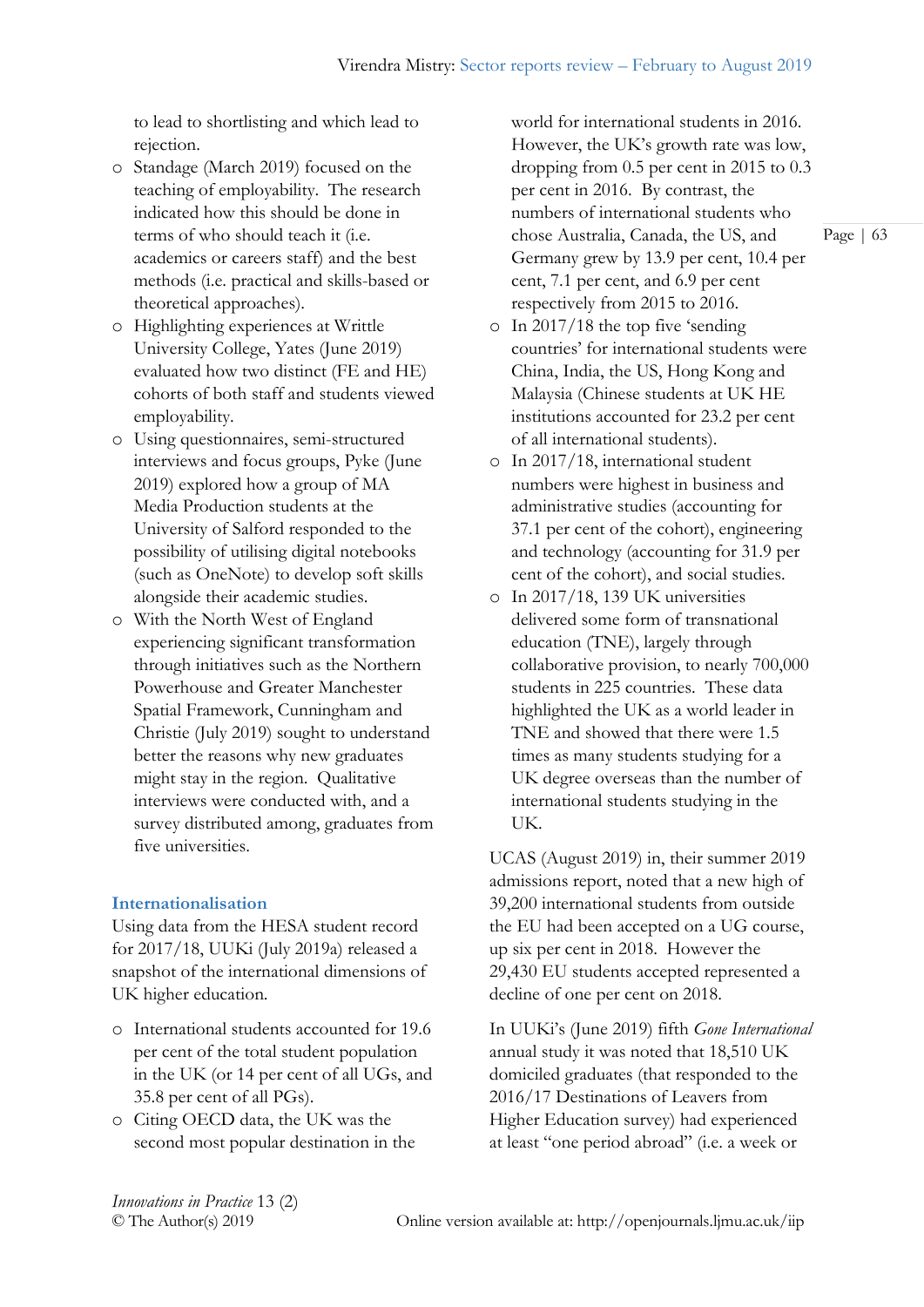longer) as part of their UG first degree, equating to 7.8 per cent of the UG population. In other words, a record number of students were going abroad.

Whilst a greater number of students from lower socio-economic backgrounds, BAME students and disabled students were going abroad, the report noted that the gap between more advantaged and less advantaged students had endured. 9.5 per cent of students from more advantaged socio-economic backgrounds were mobile, compared to 5.6 per cent from less advantaged backgrounds. The mobility rate for white students was 8.3 per cent, which was higher than that of Asian students (5.5 per cent) and black students (5.1 per cent). 4.4 per cent of students from lowparticipation neighbourhoods went abroad, compared to 8.3 per cent of graduates from higher participation neighbourhoods. Those on part-time courses participated in mobility at a rate of 0.6 per cent, mature students at a rate of 3.4 per cent, first-in-family at a rate of 5.4 per cent, and care leavers (students who had been in the care of their local authority as minors) at a rate of 4.5 per cent.

Additionally, subjects such as social work, computer science, sports science and nursing continued to record low mobility. (Excluding linguistics students, the highest mobility rates were recorded in combined subjects [32.8 per cent], medicine and dentistry [30.8 per cent], and veterinary science [17.2 per cent]). Students from Northern Irish institutions were most mobile (13.2 per cent), followed by students from Scottish (11.6 per cent), Welsh (9.7 per cent), and English (7.2 per cent) institutions.

Almost half the opportunities for students to go abroad during their second year (2015/16) were facilitated through the Erasmus+ programme though a greater number of students had engaged with shortterm and provider-led programmes. As with

the previous reports, mobile graduates from the 2016/17 graduating cohort were more likely to be in graduate employment or further study, more likely to obtain a firstclass honours, or to have a higher average starting salary, and less likely to be unemployed than their non-mobile peers.

*International Graduate Outcomes 2019* (i-GO), conducted by iGraduate, was the first study which specifically explored the career outcomes of a large sample (n=16,199) of international graduates (at 58 participating institutions) who studied in the UK (UUKi, July 2019b). Among the findings:

- o 82 per cent of graduates considered the UK degree to be worth the financial investment, and 62 per cent felt that having a UK degree enabled them to progress more quickly in their chosen career;
- o 90 per cent of graduates were satisfied with their learning experience and the support received from their universities, which was seven per cent higher than their peers' satisfaction "across nine unique career support elements";
- o Over half (53 per cent) of respondents working in their home countries believed that they earned above average or well above average compared to peers that studied in their home country; and
- o 36 per cent of graduates planned on doing further study in the UK.

In London Economics' report for HEPI and Kaplan International Pathways, it was recognised that international graduates (2016/17 cohort) entering and remaining in the UK labour market post-graduation (Conlon et al., March 2019):

 $\circ$  Contributed  $\ddagger$ 3,173m to the UK Exchequer (the largest component was contributed by first degree holders [£1,119m] and Master's graduates

*Innovations in Practice* 13 (2)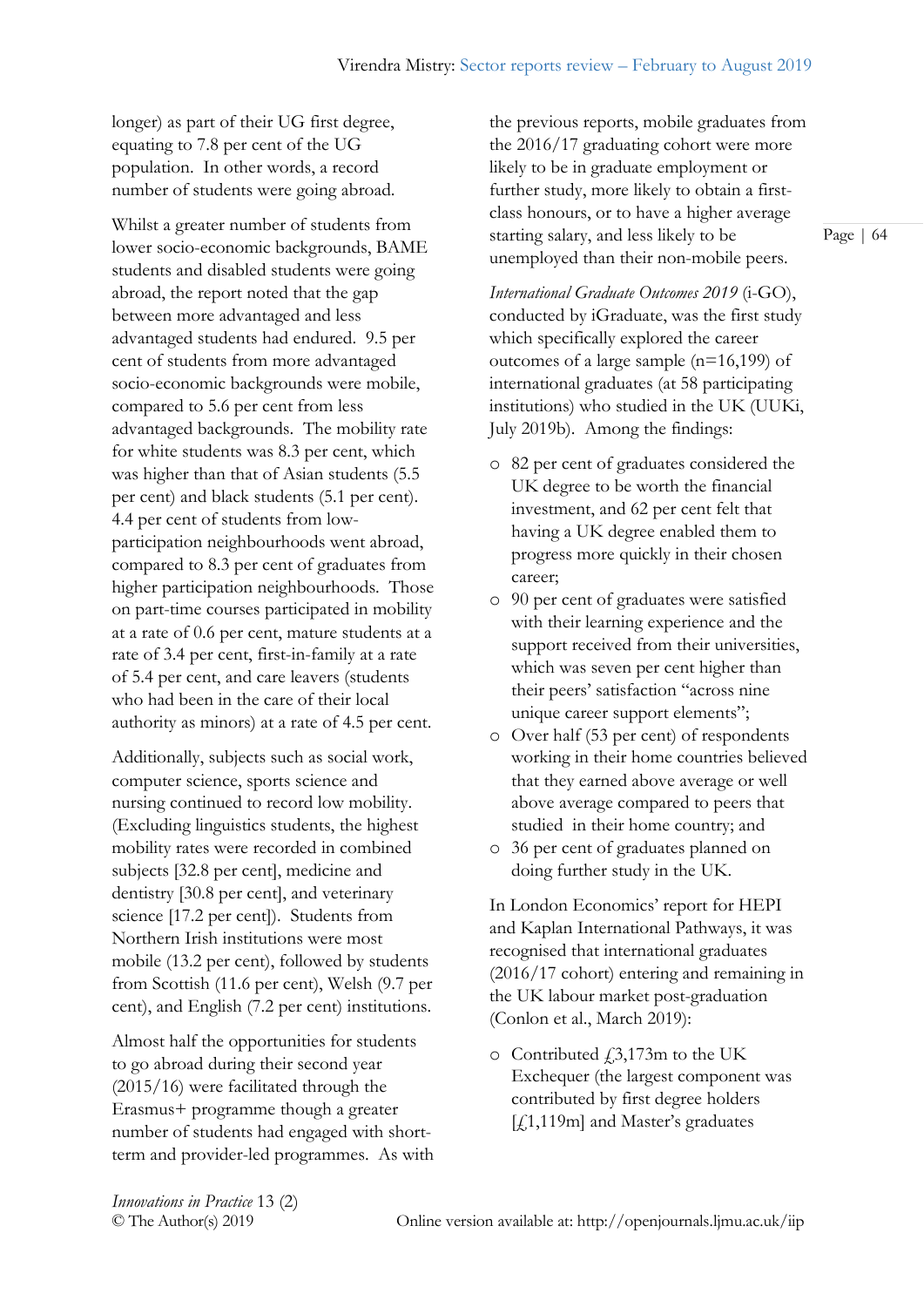$[f(1,591m],$  with a further  $f(300m)$ contributed by PhD graduates); and

o Played a significant role in reducing labour market gaps, and addressing the "acute" skills shortages in many sectors of the UK economy, rather than displace domestic graduates.

UUKi (2019a) noted that the net economic impact of the 2015/16 cohort of international students over the course of their studies was estimated at  $\ell$ 20.3bn. Students in the North West of England were expected to have a net economic impact of  $\ell$ 1.91bn (roughly equal to Scotland [ $f$ 1.94bn]): students based in London were expected to have a net economic impact of  $\sqrt{4.64}$ bn.

UUK (July 2019b), on behalf of numerous mission groups and sector organisations, outlined proposals for a revised student visa system which would improve the international student experience. (In September 2019, the UK government announced that it would allow international students to stay in the UK for two years after graduation to find a job, thus reversing the 2012 decision whereby overseas students were required to leave four months after finishing a degree.)

## **The civic university**

UPP Foundation (February 2019) released the final report of the Civic University Commission. The Commission was launched in March 2018 to explore and understand what a 'modern civic university' is and what it should do. Among the recommendations was the establishment of The Civic University Agreement, co-created and signed by civic partners (e.g. "several universities or educational institutions coming together in a single agreement"). The report also advocated a special focus on developing public sector staff, addressing

adult education, spreading good civic practice (via a Network for the Civic University), and establishing new funds (such as the Civic University Fund, which was launched in September 2019).

Page | 65

## **Casualisation**

In a survey of casualised staff  $(n=3,802)$  the UCU discovered that, on average, part-time and hourly paid teachers were doing 45 per cent of their work without pay. 71 per cent of respondents reported that they believed their mental health had been damaged by working on insecure contracts.

67 per cent of teaching staff indicated that they did not have enough paid time to enable them to prepare adequately for classes, whilst 73 per cent thought that they did not have enough paid time to complete their marking, and a similar proportion posited that they did not have enough paid time to give their students the feedback they deserved. Three-quarters of teaching staff did not have enough paid time to undertake the scholarship necessary to stay on top of their subjects.

## **HE management and leadership**

In 2016/17 Advance HE (in its then guise of the Leadership Foundation for Higher Education, Equality Challenge Unit, and Higher Education Academy), supported by the UK HE funding councils, commissioned work to inform strategies to improve practices in leadership, governance and management in HE, based on previous best evidence of 'what works'. Following this, Media FHE (June 2019) reviewed the evidence to provide insights related to 'what works' in promoting positive cultural and behavioural change. The study identified ten main interventions in promoting behavioural change: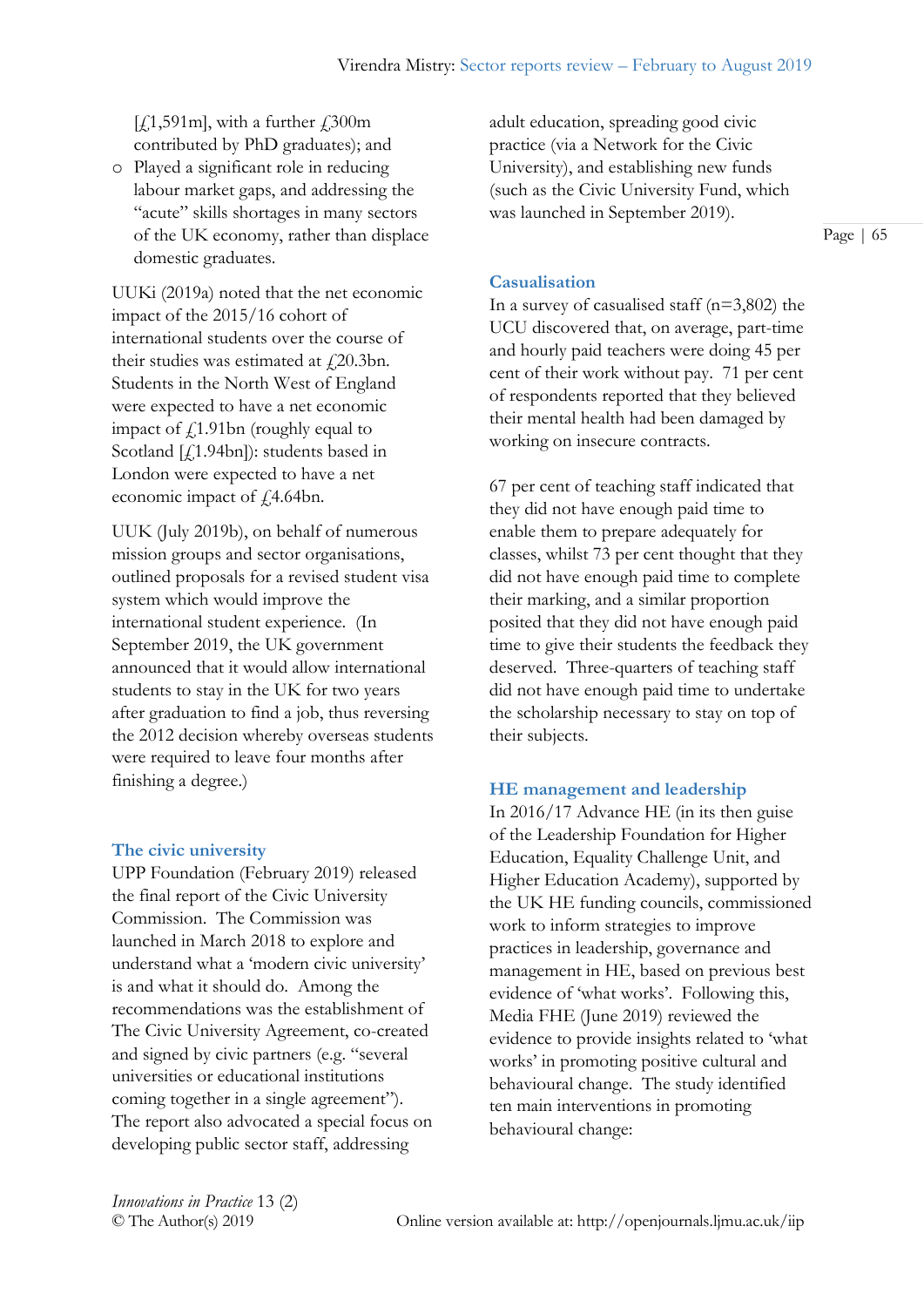- o Talent management and career support
- o Devolved or collegiate leadership
- o Performance management and goal setting
- o Staff development and training
- o Coaching and mentoring
- o Communication and feedback
- o Collaboration, team-working and networks
- o Workload management and staff wellbeing
- o Staff engagement for teaching
- o Staff engagement for research

## **Transformational change**

Mowles et al. (May 2019), in a study funded by Advance HE, reflected on 'transformational' change initiatives within six HE institutions across the UK. The projects chosen ranged from closing campuses and building construction through to "more inchoate culture change agendas" (p. 3), and the study comprised 40 interviews. Among the findings was a recognition that change projects in HE are not just about visions, plans and metrics, but are complex social processes" entailing the more or less open exercise and negotiation of power and politics" (p. 4).

## **References**

Abbott, N. (March 2019) 'Tackling skills shortages in the sciences sector', retrieved from:

[https://luminate.prospects.ac.uk/tackling](https://luminate.prospects.ac.uk/tackling-skills-shortages-in-the-life-sciences-sector)[skills-shortages-in-the-life-sciences-sector](https://luminate.prospects.ac.uk/tackling-skills-shortages-in-the-life-sciences-sector) (accessed September 2019)

Allen, M. and Coney, K. (August 2018) *What Happens Next? 2018: A Report on the First Destinations of the 2016 Disabled Graduates,* Sheffield: The Association of Graduate Careers Advisory Services, retrieved from: [https://wonkhe.com/wp](https://wonkhe.com/wp-content/wonkhe-uploads/2018/08/WHN-2018-.pdf)[content/wonkhe-uploads/2018/08/WHN-](https://wonkhe.com/wp-content/wonkhe-uploads/2018/08/WHN-2018-.pdf)[2018-.pdf](https://wonkhe.com/wp-content/wonkhe-uploads/2018/08/WHN-2018-.pdf) (accessed September 2019)

Arnold, J., Barnard, S., Boseley, S. and Munir, F. (February 2019) *Onwards and Upwards? Tracking Women's Work Experience in Higher Education, Year 3 Report,* Advance HE, retrieved from:

[https://www.lfhe.ac.uk/en/research](https://www.lfhe.ac.uk/en/research-resources/research-hub/2018-research/onwards-and-upwards-tracking-womens-work-experiences-in-higher-education-year-3-report-.cfm)[resources/research-hub/2018](https://www.lfhe.ac.uk/en/research-resources/research-hub/2018-research/onwards-and-upwards-tracking-womens-work-experiences-in-higher-education-year-3-report-.cfm) [research/onwards-and-upwards-tracking](https://www.lfhe.ac.uk/en/research-resources/research-hub/2018-research/onwards-and-upwards-tracking-womens-work-experiences-in-higher-education-year-3-report-.cfm)[womens-work-experiences-in-higher](https://www.lfhe.ac.uk/en/research-resources/research-hub/2018-research/onwards-and-upwards-tracking-womens-work-experiences-in-higher-education-year-3-report-.cfm)[education-year-3-report-.cfm](https://www.lfhe.ac.uk/en/research-resources/research-hub/2018-research/onwards-and-upwards-tracking-womens-work-experiences-in-higher-education-year-3-report-.cfm) (accessed July 2019)

Atherton, G. and Mazhari, T. (February 2019) *Working Class Heroes: Understanding Access to Higher Education for White Students from Lower Socio-economic Backgrounds,* National Education Opportunities Network, retrieved from:

[https://www.educationopportunities.co.uk/](https://www.educationopportunities.co.uk/wp-content/uploads/Working-Class-Heroes-Understanding-access-to-higher-education-for-white-students-from-lower-socio-economic-backgrounds.pdf) [wp-content/uploads/Working-Class-](https://www.educationopportunities.co.uk/wp-content/uploads/Working-Class-Heroes-Understanding-access-to-higher-education-for-white-students-from-lower-socio-economic-backgrounds.pdf)[Heroes-Understanding-access-to-higher](https://www.educationopportunities.co.uk/wp-content/uploads/Working-Class-Heroes-Understanding-access-to-higher-education-for-white-students-from-lower-socio-economic-backgrounds.pdf)[education-for-white-students-from-lower](https://www.educationopportunities.co.uk/wp-content/uploads/Working-Class-Heroes-Understanding-access-to-higher-education-for-white-students-from-lower-socio-economic-backgrounds.pdf)[socio-economic-backgrounds.pdf](https://www.educationopportunities.co.uk/wp-content/uploads/Working-Class-Heroes-Understanding-access-to-higher-education-for-white-students-from-lower-socio-economic-backgrounds.pdf) (accessed February 2019)

CFE Research and HESA (March 2019) *Understanding Effective Part-time Provision for Undergraduates from Under-represented and Disadvantaged Backgrounds: A Report for the Office for Students,* Leicester: CFE Research, retrieved from: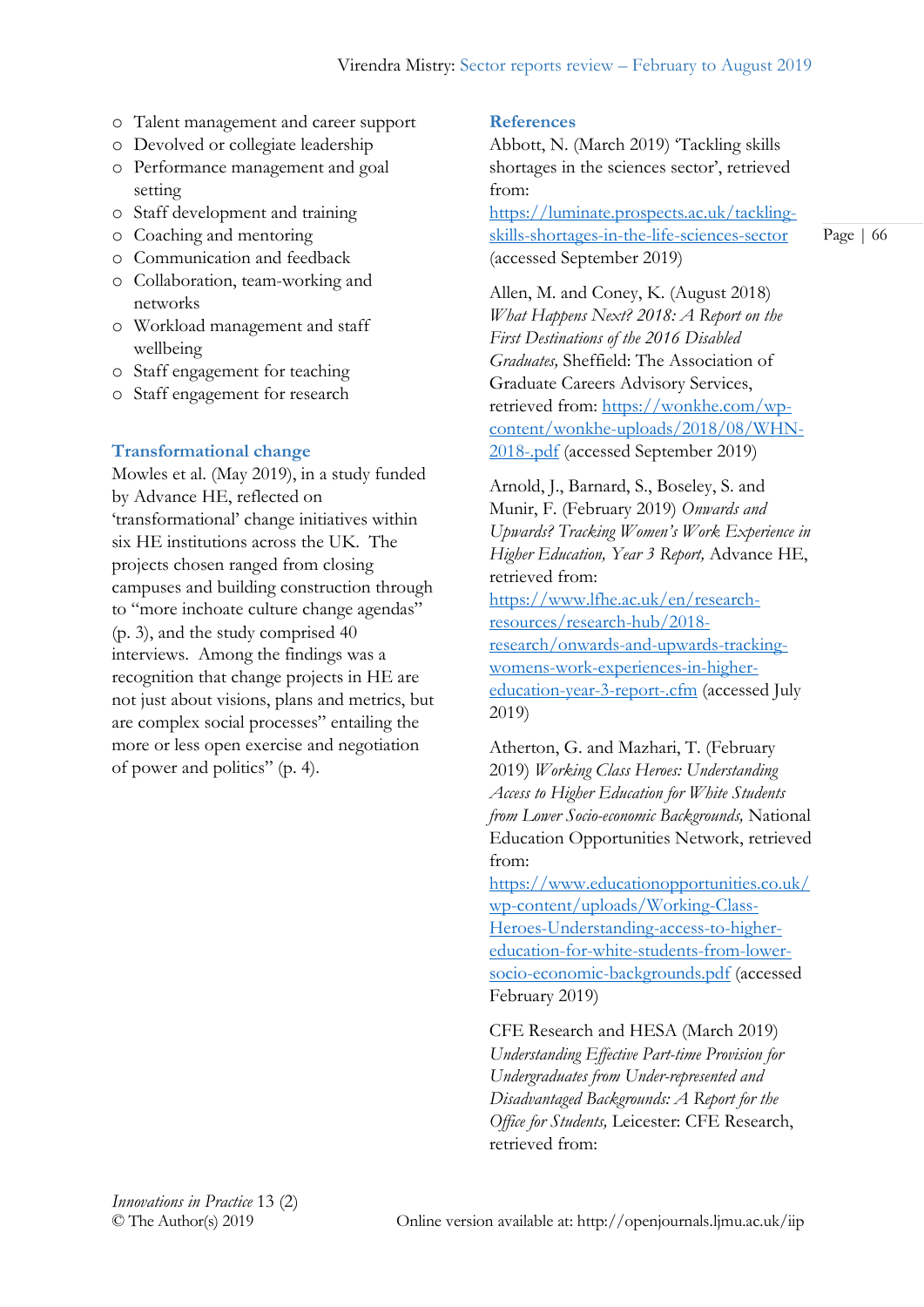[https://www.officeforstudents.org.uk/medi](https://www.officeforstudents.org.uk/media/ba3c25b9-c261-463d-9587-55781cd84280/understanding-effective-part-time-provision-for-undergraduates-from-under-represented-and-disadvantaged-backgrounds.pdf) [a/ba3c25b9-c261-463d-9587-](https://www.officeforstudents.org.uk/media/ba3c25b9-c261-463d-9587-55781cd84280/understanding-effective-part-time-provision-for-undergraduates-from-under-represented-and-disadvantaged-backgrounds.pdf) [55781cd84280/understanding-effective](https://www.officeforstudents.org.uk/media/ba3c25b9-c261-463d-9587-55781cd84280/understanding-effective-part-time-provision-for-undergraduates-from-under-represented-and-disadvantaged-backgrounds.pdf)[part-time-provision-for-undergraduates](https://www.officeforstudents.org.uk/media/ba3c25b9-c261-463d-9587-55781cd84280/understanding-effective-part-time-provision-for-undergraduates-from-under-represented-and-disadvantaged-backgrounds.pdf)[from-under-represented-and-disadvantaged](https://www.officeforstudents.org.uk/media/ba3c25b9-c261-463d-9587-55781cd84280/understanding-effective-part-time-provision-for-undergraduates-from-under-represented-and-disadvantaged-backgrounds.pdf)[backgrounds.pdf](https://www.officeforstudents.org.uk/media/ba3c25b9-c261-463d-9587-55781cd84280/understanding-effective-part-time-provision-for-undergraduates-from-under-represented-and-disadvantaged-backgrounds.pdf) (accessed September 2019)

Conlon, G. and Halterbeck, M. (June 2019) *Assessing the Impact of the Augar Review: A Report for Universities UK,* London: London Economics, retrieved from: [https://www.universitiesuk.ac.uk/policy](https://www.universitiesuk.ac.uk/policy-and-analysis/reports/Documents/2019/impact-auger-review-independent-assessment.pdf)[and](https://www.universitiesuk.ac.uk/policy-and-analysis/reports/Documents/2019/impact-auger-review-independent-assessment.pdf)[analysis/reports/Documents/2019/impact](https://www.universitiesuk.ac.uk/policy-and-analysis/reports/Documents/2019/impact-auger-review-independent-assessment.pdf)[auger-review-independent-assessment.pdf](https://www.universitiesuk.ac.uk/policy-and-analysis/reports/Documents/2019/impact-auger-review-independent-assessment.pdf)

(accessed September 2019)

Conlon, G., Halterbeck, M., and Hedges, S. (March 2019) *The UK's Tax Revenues from International Students Post-Graduation: A Report for the Higher Education Policy Institute and Kaplan International Pathways,* London: London Economics, retrieved from: [https://www.hepi.ac.uk/wp](https://www.hepi.ac.uk/wp-content/uploads/2019/03/The-UK-tax-revenues-from-international-students.pdf)[content/uploads/2019/03/The-UK-tax](https://www.hepi.ac.uk/wp-content/uploads/2019/03/The-UK-tax-revenues-from-international-students.pdf)[revenues-from-international-students.pdf](https://www.hepi.ac.uk/wp-content/uploads/2019/03/The-UK-tax-revenues-from-international-students.pdf) (accessed July 2019)

CRAC (March 2019) *Evaluation of a Scheme to Develop Pilot Engineering and Computing Conversion Masters Courses: Report to the Office for Students,* Cambridge: Careers Research and Advisory Centre Ltd, retrieved from: [https://www.officeforstudents.org.uk/medi](https://www.officeforstudents.org.uk/media/f537c003-c851-43a2-b560-fbc1a2bee23d/evaluation-of-a-scheme-to-develop-pilot-engineering-and-computing-conversion-masters-courses.pdf) [a/f537c003-c851-43a2-b560](https://www.officeforstudents.org.uk/media/f537c003-c851-43a2-b560-fbc1a2bee23d/evaluation-of-a-scheme-to-develop-pilot-engineering-and-computing-conversion-masters-courses.pdf) [fbc1a2bee23d/evaluation-of-a-scheme-to](https://www.officeforstudents.org.uk/media/f537c003-c851-43a2-b560-fbc1a2bee23d/evaluation-of-a-scheme-to-develop-pilot-engineering-and-computing-conversion-masters-courses.pdf)[develop-pilot-engineering-and-computing](https://www.officeforstudents.org.uk/media/f537c003-c851-43a2-b560-fbc1a2bee23d/evaluation-of-a-scheme-to-develop-pilot-engineering-and-computing-conversion-masters-courses.pdf)[conversion-masters-courses.pdf](https://www.officeforstudents.org.uk/media/f537c003-c851-43a2-b560-fbc1a2bee23d/evaluation-of-a-scheme-to-develop-pilot-engineering-and-computing-conversion-masters-courses.pdf) (accessed September 2019)

Craig, M. (February 2019) 'Future-proofing your careers service for Gen-Z', retrieved from:

[https://luminate.prospects.ac.uk/future](https://luminate.prospects.ac.uk/future-proofing-your-careers-service-for-gen-z)[proofing-your-careers-service-for-gen-z](https://luminate.prospects.ac.uk/future-proofing-your-careers-service-for-gen-z) (accessed September 2019)

Cunningham, E. and Christie, F. (July 2019) 'There's no place like home: an exploration

of graduate attitudes toward place and mobility', retrieved from: [https://luminate.prospects.ac.uk/no-place](https://luminate.prospects.ac.uk/no-place-like-home-graduate-attitudes-toward-place-and-mobility)[like-home-graduate-attitudes-toward-place](https://luminate.prospects.ac.uk/no-place-like-home-graduate-attitudes-toward-place-and-mobility)[and-mobility](https://luminate.prospects.ac.uk/no-place-like-home-graduate-attitudes-toward-place-and-mobility) (accessed September 2019)

Dale-Harris, H. (July 2019) 'What do students think about contextual admissions?' (HEPI Policy Note 14), Oxford: Higher Education Policy Institute, retrieved from: [https://www.hepi.ac.uk/wp](https://www.hepi.ac.uk/wp-content/uploads/2019/07/What-do-students-think-of-contextual-admissions-HEPI-Policy-Note-14-Embargoed-25.07.19.pdf)[content/uploads/2019/07/What-do](https://www.hepi.ac.uk/wp-content/uploads/2019/07/What-do-students-think-of-contextual-admissions-HEPI-Policy-Note-14-Embargoed-25.07.19.pdf)[students-think-of-contextual-admissions-](https://www.hepi.ac.uk/wp-content/uploads/2019/07/What-do-students-think-of-contextual-admissions-HEPI-Policy-Note-14-Embargoed-25.07.19.pdf)[HEPI-Policy-Note-14-Embargoed-](https://www.hepi.ac.uk/wp-content/uploads/2019/07/What-do-students-think-of-contextual-admissions-HEPI-Policy-Note-14-Embargoed-25.07.19.pdf)[25.07.19.pdf](https://www.hepi.ac.uk/wp-content/uploads/2019/07/What-do-students-think-of-contextual-admissions-HEPI-Policy-Note-14-Embargoed-25.07.19.pdf) (accessed July 2019)

Dale-Rivas, H. (Ed.) (September 2019) *The White Elephant in the Room: Ideas for Reducing Racial Inequalities in Higher Education,* (HEPI Report 120), Oxford: Higher Education policy Institute, retrieved from: [https://www.hepi.ac.uk/wp](https://www.hepi.ac.uk/wp-content/uploads/2019/09/HEPI_The-white-elephant-in-the-room_Report-120-FINAL-EMBAROED-19.09.19.pdf)[content/uploads/2019/09/HEPI\\_The](https://www.hepi.ac.uk/wp-content/uploads/2019/09/HEPI_The-white-elephant-in-the-room_Report-120-FINAL-EMBAROED-19.09.19.pdf)[white-elephant-in-the-room\\_Report-120-](https://www.hepi.ac.uk/wp-content/uploads/2019/09/HEPI_The-white-elephant-in-the-room_Report-120-FINAL-EMBAROED-19.09.19.pdf) [FINAL-EMBAROED-19.09.19.pdf](https://www.hepi.ac.uk/wp-content/uploads/2019/09/HEPI_The-white-elephant-in-the-room_Report-120-FINAL-EMBAROED-19.09.19.pdf) (accessed September 2019)

Elkington, S. and Bligh, B. (Eds.) (February 2019) *Future Learning Spaces: Space, Technology and Pedagogy,* Advance HE, retrieved from: [https://www.heacademy.ac.uk/system/files](https://www.heacademy.ac.uk/system/files/downloads/Future%20Learning%20Spaces_1.pdf) [/downloads/Future%20Learning%20Spaces](https://www.heacademy.ac.uk/system/files/downloads/Future%20Learning%20Spaces_1.pdf) [\\_1.pdf](https://www.heacademy.ac.uk/system/files/downloads/Future%20Learning%20Spaces_1.pdf) (accessed July 2019)

Engeli, A. and Turner, D. (June 2019) *Degree Apprenticeships Motivations Research: Report for the Office for Students,* Wavehill Social and Economic Research, retrieved from: [https://www.officeforstudents.org.uk/medi](https://www.officeforstudents.org.uk/media/12bf6e97-2163-4f0d-a547-e28c02e573e0/degree-apprenticeships-motivations-research-report.pdf) [a/12bf6e97-2163-4f0d-a547](https://www.officeforstudents.org.uk/media/12bf6e97-2163-4f0d-a547-e28c02e573e0/degree-apprenticeships-motivations-research-report.pdf) [e28c02e573e0/degree-apprenticeships](https://www.officeforstudents.org.uk/media/12bf6e97-2163-4f0d-a547-e28c02e573e0/degree-apprenticeships-motivations-research-report.pdf)[motivations-research-report.pdf](https://www.officeforstudents.org.uk/media/12bf6e97-2163-4f0d-a547-e28c02e573e0/degree-apprenticeships-motivations-research-report.pdf) (accessed September 2019)

Fook, J., Archibong, U., Kim, T. and Aldercotte, A. (May 2019) *Cracking the Concrete Ceiling: Tracking the Impact of the Diversifying Leadership Programme,* Advance HE, retrieved from:

*Innovations in Practice* 13 (2)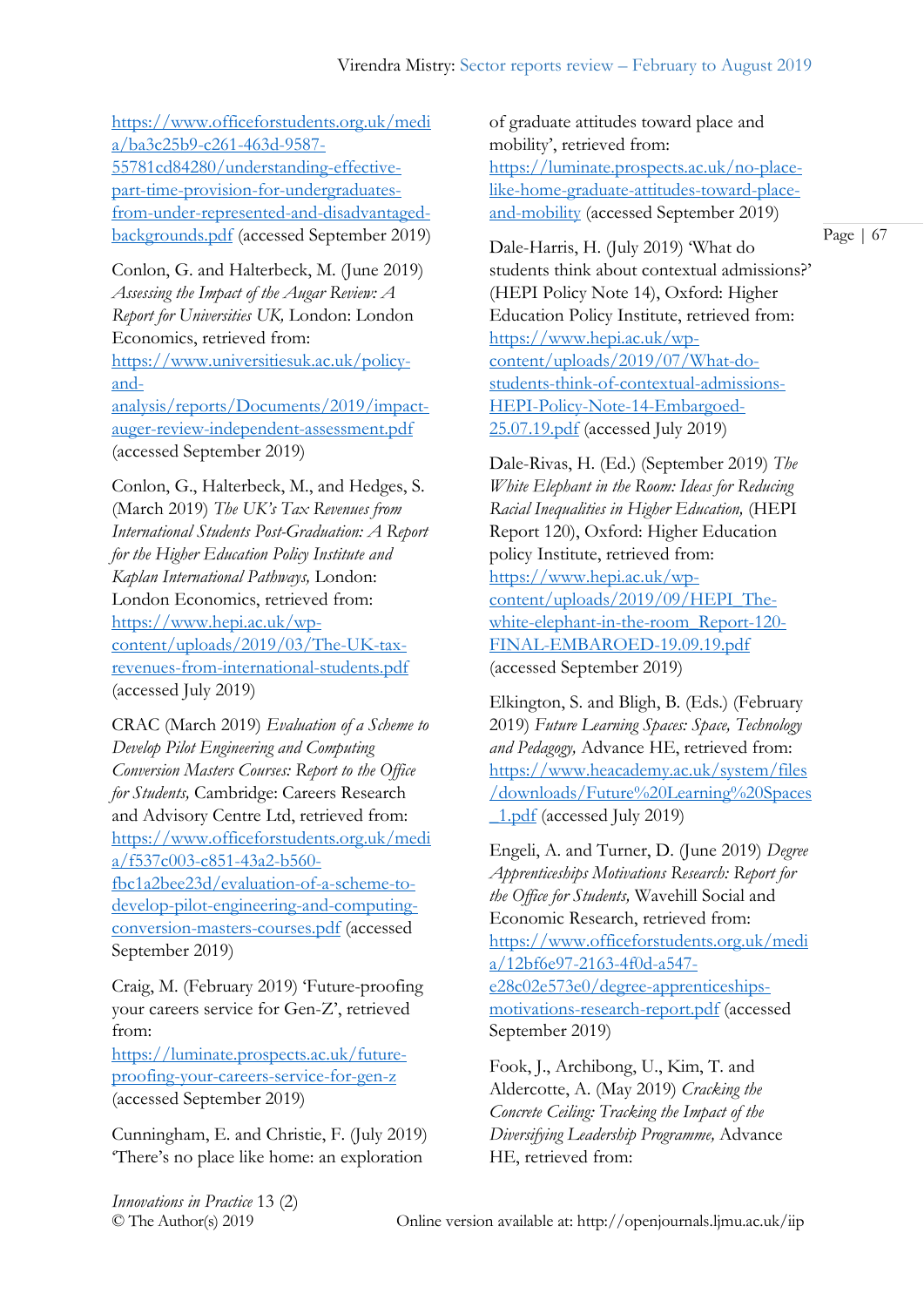[https://www.lfhe.ac.uk/en/research](https://www.lfhe.ac.uk/en/research-resources/publications-hub/index.cfm/DL_longitudinal-study)[resources/publications](https://www.lfhe.ac.uk/en/research-resources/publications-hub/index.cfm/DL_longitudinal-study)[hub/index.cfm/DL\\_longitudinal-study](https://www.lfhe.ac.uk/en/research-resources/publications-hub/index.cfm/DL_longitudinal-study) (accessed July 2019)

Fook, J. and Nath, V. (April 2019) *Mindsets, Paths and Identities: The Experiences of Senior Black, Asian and Minority Ethnic Leaders in Higher Education,* Advance HE, retrieved from: [https://www.lfhe.ac.uk/en/research](https://www.lfhe.ac.uk/en/research-resources/publications-hub/index.cfm/Experiences%20of%20BAME%20Leaders%20in%20HE)[resources/publications](https://www.lfhe.ac.uk/en/research-resources/publications-hub/index.cfm/Experiences%20of%20BAME%20Leaders%20in%20HE)[hub/index.cfm/Experiences%20of%20BA](https://www.lfhe.ac.uk/en/research-resources/publications-hub/index.cfm/Experiences%20of%20BAME%20Leaders%20in%20HE) [ME%20Leaders%20in%20HE](https://www.lfhe.ac.uk/en/research-resources/publications-hub/index.cfm/Experiences%20of%20BAME%20Leaders%20in%20HE) (accessed July 2019)

Graves, A., Rowell, A. and Hunsicker, E. (April 2019) *An Impacct Evaluation of the Athena SWAN Charter,* Ortus Economic Research and Loughborough University, retrieved from: [https://www.ecu.ac.uk/wp](https://www.ecu.ac.uk/wp-content/uploads/2019/08/Athena-SWAN-Impact-Evaluation-2019.pdf)[content/uploads/2019/08/Athena-SWAN-](https://www.ecu.ac.uk/wp-content/uploads/2019/08/Athena-SWAN-Impact-Evaluation-2019.pdf)[Impact-Evaluation-2019.pdf](https://www.ecu.ac.uk/wp-content/uploads/2019/08/Athena-SWAN-Impact-Evaluation-2019.pdf) (accessed November 2019)

Hewitt, R. (May 2019) 'Measuring well-being in higher education' (HEPI Policy Note 13), Oxford: Higher Education Policy Institute, retrieved from:

[https://www.hepi.ac.uk/wp](https://www.hepi.ac.uk/wp-content/uploads/2019/05/Policy-Note-13-Paper-May-2019-Measuring-well-being-in-higher-education-8-Pages-5.pdf)[content/uploads/2019/05/Policy-Note-13-](https://www.hepi.ac.uk/wp-content/uploads/2019/05/Policy-Note-13-Paper-May-2019-Measuring-well-being-in-higher-education-8-Pages-5.pdf) [Paper-May-2019-Measuring-well-being-in](https://www.hepi.ac.uk/wp-content/uploads/2019/05/Policy-Note-13-Paper-May-2019-Measuring-well-being-in-higher-education-8-Pages-5.pdf)[higher-education-8-Pages-5.pdf](https://www.hepi.ac.uk/wp-content/uploads/2019/05/Policy-Note-13-Paper-May-2019-Measuring-well-being-in-higher-education-8-Pages-5.pdf) (accessed September 2019)

The Insight Network and Dig-In (March 2019) *University Student Mental Health Survey 2018: A Large-scale Study into the Prevalence of Student Mental Illness within UK Universities,*  London: The Insight Network, retrieved from: [https://uploads-](https://uploads-ssl.webflow.com/561110743bc7e45e78292140/5c7d4b5d314d163fecdc3706_Mental%20Health%20Report%202018.pdf)

[ssl.webflow.com/561110743bc7e45e782921](https://uploads-ssl.webflow.com/561110743bc7e45e78292140/5c7d4b5d314d163fecdc3706_Mental%20Health%20Report%202018.pdf) [40/5c7d4b5d314d163fecdc3706\\_Mental%2](https://uploads-ssl.webflow.com/561110743bc7e45e78292140/5c7d4b5d314d163fecdc3706_Mental%20Health%20Report%202018.pdf) [0Health%20Report%202018.pdf](https://uploads-ssl.webflow.com/561110743bc7e45e78292140/5c7d4b5d314d163fecdc3706_Mental%20Health%20Report%202018.pdf) (accessed July 2019)

Ishaq, M. and Hussain, A.M. (June 2019) *BAME Staff Experiences of Academic and Researcj Libraries,* SCONUL, retrieved from: [https://www.sconul.ac.uk/sites/default/file](https://www.sconul.ac.uk/sites/default/files/documents/BAME%20staff%20experiences%20of%20academic%20and%20research%20libraries_0.pdf)

[s/documents/BAME%20staff%20experien](https://www.sconul.ac.uk/sites/default/files/documents/BAME%20staff%20experiences%20of%20academic%20and%20research%20libraries_0.pdf) [ces%20of%20academic%20and%20research](https://www.sconul.ac.uk/sites/default/files/documents/BAME%20staff%20experiences%20of%20academic%20and%20research%20libraries_0.pdf) [%20libraries\\_0.pdf](https://www.sconul.ac.uk/sites/default/files/documents/BAME%20staff%20experiences%20of%20academic%20and%20research%20libraries_0.pdf) (accessed November 2019)

Jisc, NUS and TSEP (May 2019) 'Roadmap for supporting students to improve their digital experience at university and college', retrieved from:

[http://repository.jisc.ac.uk/7390/1/31897h](http://repository.jisc.ac.uk/7390/1/31897h2_JISC_DEI_NUS_Roadmap_v4.pdf) 2 JISC DEI NUS Roadmap v4.pdf (accessed July 2019)

Jones-Devitt, S., Pickering, N., Austen, L., Donnelly, A., Adesola, J., and Weston, A. (July 2019) *Evaluation of the National Mixed Methods Learning Gain Project (NMMLGP) and Student Perceptions of Learning Gain: Report to the Office for Students,* Sheffield: Student Engagement, Evaluation and Research, Sheffield Hallam University, retrieved from: [https://www.officeforstudents.org.uk/medi](https://www.officeforstudents.org.uk/media/6a83a1c6-3933-4d9b-8b95-43f7bfe142e4/final-evaluation-of-nmmlgp.pdf) [a/6a83a1c6-3933-4d9b-8b95-](https://www.officeforstudents.org.uk/media/6a83a1c6-3933-4d9b-8b95-43f7bfe142e4/final-evaluation-of-nmmlgp.pdf) [43f7bfe142e4/final-evaluation-of](https://www.officeforstudents.org.uk/media/6a83a1c6-3933-4d9b-8b95-43f7bfe142e4/final-evaluation-of-nmmlgp.pdf)[nmmlgp.pdf](https://www.officeforstudents.org.uk/media/6a83a1c6-3933-4d9b-8b95-43f7bfe142e4/final-evaluation-of-nmmlgp.pdf) (accessed September 2019)

Kandiko Howson, C.B. (July 2019) *Final Evaluation of the Office for Students' Learning Gain Pilot Projects,* London: King's College London, retrieved from: [https://www.officeforstudents.org.uk/medi](https://www.officeforstudents.org.uk/media/20ffe802-9482-4f55-b5a0-6c18ee4e01b1/learning-gain-project-final-evaluation.pdf) [a/20ffe802-9482-4f55-b5a0-](https://www.officeforstudents.org.uk/media/20ffe802-9482-4f55-b5a0-6c18ee4e01b1/learning-gain-project-final-evaluation.pdf) [6c18ee4e01b1/learning-gain-project-final](https://www.officeforstudents.org.uk/media/20ffe802-9482-4f55-b5a0-6c18ee4e01b1/learning-gain-project-final-evaluation.pdf)[evaluation.pdf](https://www.officeforstudents.org.uk/media/20ffe802-9482-4f55-b5a0-6c18ee4e01b1/learning-gain-project-final-evaluation.pdf) (accessed September 2019)

Kapadia, R. (March 2019) 'Assessing the impact of a flexible delivery of Careers & Employability Service provision by conducting career exploration studies of students', retrieved from: [https://luminate.prospects.ac.uk/exploring](https://luminate.prospects.ac.uk/exploring-student-engagement-with-careers-services)[student-engagement-with-careers-services](https://luminate.prospects.ac.uk/exploring-student-engagement-with-careers-services) (accessed September 2019)

Kerley, L. (April 2019) 'Exploring hesitant students' perceptions of career planning', retrieved from: [https://luminate.prospects.ac.uk/exploring-](https://luminate.prospects.ac.uk/exploring-hesitant-students-perceptions-of-career-planning)

*Innovations in Practice* 13 (2)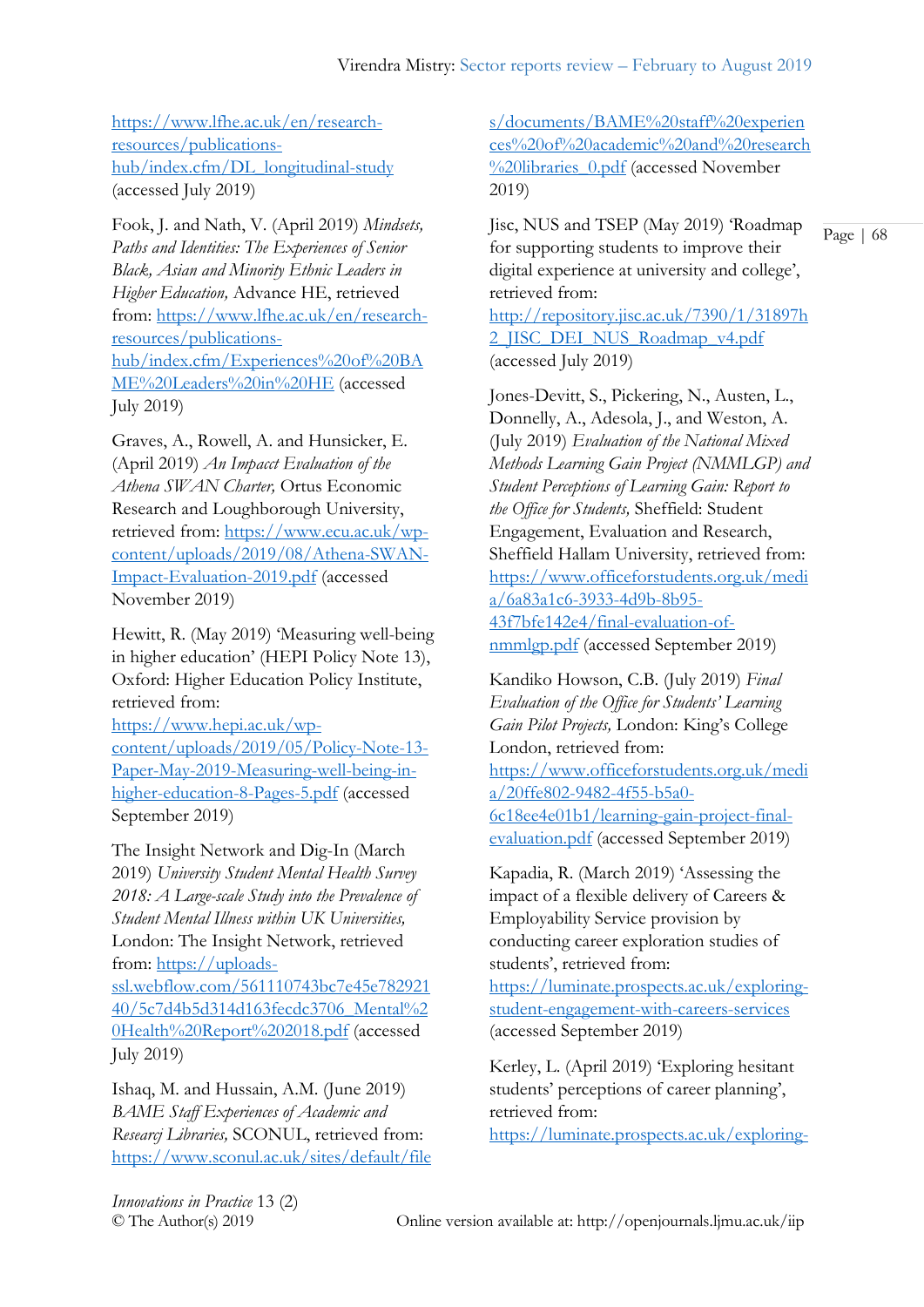[hesitant-students-perceptions-of-career](https://luminate.prospects.ac.uk/exploring-hesitant-students-perceptions-of-career-planning)[planning](https://luminate.prospects.ac.uk/exploring-hesitant-students-perceptions-of-career-planning) (accessed September 2019)

Marketwise Strategies Ltd (February 2019) *Recruitment of Mature Students to Nursing, Midwifery and Allied Health Courses: Report to the Office for Students,* Newcastle-upon-Tyne: Marketwise Strategies Ltd, retrieved from: [https://www.officeforstudents.org.uk/medi](https://www.officeforstudents.org.uk/media/14f84fe4-47c4-47c3-a125-559feed1f712/mature-students-and-nmah-courses-report.pdf) [a/14f84fe4-47c4-47c3-a125-](https://www.officeforstudents.org.uk/media/14f84fe4-47c4-47c3-a125-559feed1f712/mature-students-and-nmah-courses-report.pdf) [559feed1f712/mature-students-and-nmah](https://www.officeforstudents.org.uk/media/14f84fe4-47c4-47c3-a125-559feed1f712/mature-students-and-nmah-courses-report.pdf)[courses-report.pdf](https://www.officeforstudents.org.uk/media/14f84fe4-47c4-47c3-a125-559feed1f712/mature-students-and-nmah-courses-report.pdf) (accessed September 2019)

Media FHE (June 2019) *What Works: Positive Cultural and Behavioural Change through Staff Engagement,* Advance HE, retrieved from: [http://www.ecu.ac.uk/wp](http://www.ecu.ac.uk/wp-content/uploads/2019/06/What-Works-Promoting-Behavioural-Change.pdf)[content/uploads/2019/06/What-Works-](http://www.ecu.ac.uk/wp-content/uploads/2019/06/What-Works-Promoting-Behavioural-Change.pdf)[Promoting-Behavioural-Change.pdf](http://www.ecu.ac.uk/wp-content/uploads/2019/06/What-Works-Promoting-Behavioural-Change.pdf) (accessed July 2019)

Milkround (July 2019) *Candidate Compass Report 2019,* Milkround, retrieved from: [https://milkroundrecruiter.com/reports/res](https://milkroundrecruiter.com/reports/research-and-reports/) [earch-and-reports/](https://milkroundrecruiter.com/reports/research-and-reports/) (accessed September 2019)

Morrish, L. (May 2019) *Pressure Vessels: The Epidemic of Poor Mental Health among Higher Education Staff,* (HEPI Occasional Paper 20), Oxford: Higher Education Policy Institute, retrieved from:

[https://www.hepi.ac.uk/2019/05/23/press](https://www.hepi.ac.uk/2019/05/23/pressure-vessels-the-epidemic-of-poor-mental-health-among-higher-education-staff/) [ure-vessels-the-epidemic-of-poor-mental](https://www.hepi.ac.uk/2019/05/23/pressure-vessels-the-epidemic-of-poor-mental-health-among-higher-education-staff/)[health-among-higher-education-staff/](https://www.hepi.ac.uk/2019/05/23/pressure-vessels-the-epidemic-of-poor-mental-health-among-higher-education-staff/) (accessed July 2019)

Mowforth, S. (March 2019) 'How Generation Z thinks about careers', retrieved from: [https://luminate.prospects.ac.uk/how](https://luminate.prospects.ac.uk/how-generation-z-thinks-about-careers)[generation-z-thinks-about-careers](https://luminate.prospects.ac.uk/how-generation-z-thinks-about-careers) (accessed September 2019)

Mowles, C., Filosof, J., Andrews, R., James, D., Mason, P. and Culkin, N. (May 2019) *Transformational Change in the Higher Education Sector,* Advance HE, retrieved from:

[https://www.lfhe.ac.uk/en/research](https://www.lfhe.ac.uk/en/research-resources/publications-hub/index.cfm/Transformational_Change_in_the_Higher_Education_Sector)[resources/publications](https://www.lfhe.ac.uk/en/research-resources/publications-hub/index.cfm/Transformational_Change_in_the_Higher_Education_Sector)[hub/index.cfm/Transformational\\_Change\\_i](https://www.lfhe.ac.uk/en/research-resources/publications-hub/index.cfm/Transformational_Change_in_the_Higher_Education_Sector) [n\\_the\\_Higher\\_Education\\_Sector](https://www.lfhe.ac.uk/en/research-resources/publications-hub/index.cfm/Transformational_Change_in_the_Higher_Education_Sector) (accessed July 2019)

Neves, J. and Hillman, N. (June 2019) *Student Academic Experience Survey 2019,*  York/Oxford: Advance HE/Higher Education Policy Institute, retrieved from: [https://www.hepi.ac.uk/wp](https://www.hepi.ac.uk/wp-content/uploads/2019/06/Student-Academic-Experience-Survey-2019.pdf)[content/uploads/2019/06/Student-](https://www.hepi.ac.uk/wp-content/uploads/2019/06/Student-Academic-Experience-Survey-2019.pdf)[Academic-Experience-Survey-2019.pdf](https://www.hepi.ac.uk/wp-content/uploads/2019/06/Student-Academic-Experience-Survey-2019.pdf) (accessed July 2019)

OfS (March 2019) *Degree Apprenticeships: A Viable Alternative?* (Insight 2), Office for Students, retrieved from: [https://www.officeforstudents.org.uk/medi](https://www.officeforstudents.org.uk/media/c791216f-a1f1-4196-83c4-1449dbd013f0/insight-2-degree-apprenticeships.pdf) [a/c791216f-a1f1-4196-83c4-](https://www.officeforstudents.org.uk/media/c791216f-a1f1-4196-83c4-1449dbd013f0/insight-2-degree-apprenticeships.pdf) [1449dbd013f0/insight-2-degree](https://www.officeforstudents.org.uk/media/c791216f-a1f1-4196-83c4-1449dbd013f0/insight-2-degree-apprenticeships.pdf)[apprenticeships.pdf](https://www.officeforstudents.org.uk/media/c791216f-a1f1-4196-83c4-1449dbd013f0/insight-2-degree-apprenticeships.pdf) (accessed September 2019)

OfS (May 2019a) *Preparing for Degree Study: Analysis of Access to Higher Education Diplomas and Integrated Foundation Year Courses* (OfS 2019.20), Office for Students, retrieved from:

[https://www.officeforstudents.org.uk/medi](https://www.officeforstudents.org.uk/media/f3450e04-2d2b-4b33-932f-41140d57c41e/ofs2019_20.pdf) [a/f3450e04-2d2b-4b33-932f-](https://www.officeforstudents.org.uk/media/f3450e04-2d2b-4b33-932f-41140d57c41e/ofs2019_20.pdf)[41140d57c41e/ofs2019\\_20.pdf](https://www.officeforstudents.org.uk/media/f3450e04-2d2b-4b33-932f-41140d57c41e/ofs2019_20.pdf) (accessed September 2019)

OfS (May 2019b) *Contextual Admissions: Promoting Fairness and Rethinking Merit*  (Insight 3), Office for Students, retrieved from:

[https://www.officeforstudents.org.uk/medi](https://www.officeforstudents.org.uk/media/bf84aeda-21c6-4b55-b9f8-3386b21b7b3b/insight-3-contextual-admissions.pdf) [a/bf84aeda-21c6-4b55-b9f8-](https://www.officeforstudents.org.uk/media/bf84aeda-21c6-4b55-b9f8-3386b21b7b3b/insight-3-contextual-admissions.pdf) [3386b21b7b3b/insight-3-contextual](https://www.officeforstudents.org.uk/media/bf84aeda-21c6-4b55-b9f8-3386b21b7b3b/insight-3-contextual-admissions.pdf)[admissions.pdf](https://www.officeforstudents.org.uk/media/bf84aeda-21c6-4b55-b9f8-3386b21b7b3b/insight-3-contextual-admissions.pdf) (accessed September 2019)

OfS (June 2019a) *Catalyst for Change: Protecting Students from Hate Crime, Sexual Violence and Online Harassment in Higher Education* (OfS 2019.24), Office for Students, retrieved from:

[https://www.officeforstudents.org.uk/medi](https://www.officeforstudents.org.uk/media/a012d727-7262-421b-ad2b-1f4fc9f75135/catalyst-for-change.pdf)

*Innovations in Practice* 13 (2)

© The Author(s) 2019 Online version available at: http://openjournals.ljmu.ac.uk/iip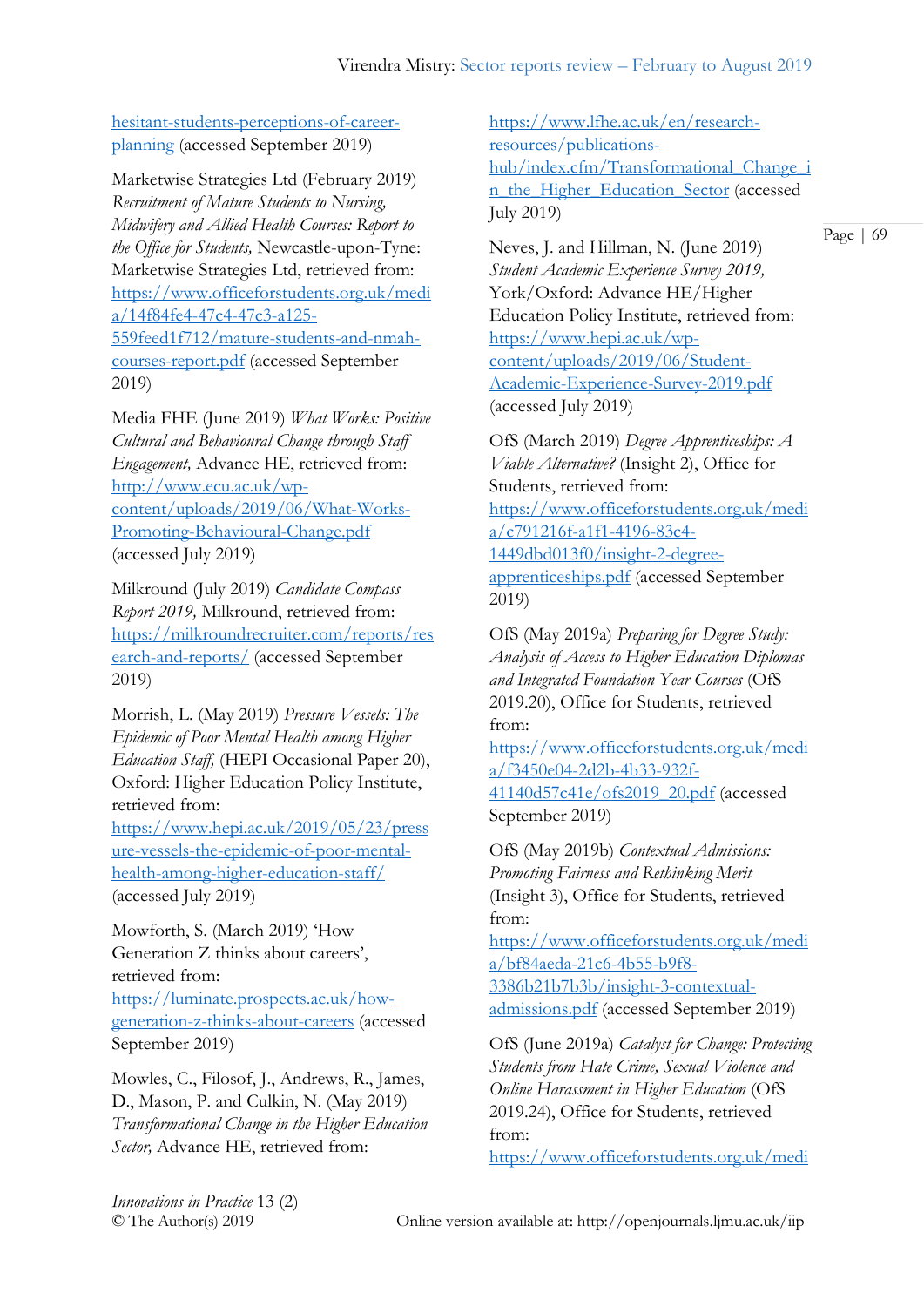[a/a012d727-7262-421b-ad2b-](https://www.officeforstudents.org.uk/media/a012d727-7262-421b-ad2b-1f4fc9f75135/catalyst-for-change.pdf)[1f4fc9f75135/catalyst-for-change.pdf](https://www.officeforstudents.org.uk/media/a012d727-7262-421b-ad2b-1f4fc9f75135/catalyst-for-change.pdf) (accessed September 2019)

OfS (June 2019b) *Prevent Monitoring Accountability and Data Returns 2017/18* (OfS 2019.22), Office for Students, retrieved from:

[https://www.officeforstudents.org.uk/medi](https://www.officeforstudents.org.uk/media/860e26e2-63e7-47eb-84e0-49100788009c/ofs2019_22.pdf) [a/860e26e2-63e7-47eb-84e0-](https://www.officeforstudents.org.uk/media/860e26e2-63e7-47eb-84e0-49100788009c/ofs2019_22.pdf) [49100788009c/ofs2019\\_22.pdf](https://www.officeforstudents.org.uk/media/860e26e2-63e7-47eb-84e0-49100788009c/ofs2019_22.pdf) (accessed September 2019)

OfS (July 2019a) *Higher Education Learning Gain Analysis (HELGA): Can Administrative Data be Used to Measure Learning Gain?* (OfS 2019.07), Office for Students, retrieved from:

[https://www.officeforstudents.org.uk/medi](https://www.officeforstudents.org.uk/media/614623ac-b603-4922-ae2d-422afa354590/helga-report.pdf) [a/614623ac-b603-4922-ae2d-](https://www.officeforstudents.org.uk/media/614623ac-b603-4922-ae2d-422afa354590/helga-report.pdf)[422afa354590/helga-report.pdf](https://www.officeforstudents.org.uk/media/614623ac-b603-4922-ae2d-422afa354590/helga-report.pdf) (accessed November 2019)

OfS (July 2019b) *Analysis of Degree Classifications over Time: Changes in Graduate Attainment from 2010/11 to 2017/18,* Office for Students, retrieved from: [https://www.officeforstudents.org.uk/medi](https://www.officeforstudents.org.uk/media/93d024e7-4aa0-4e07-bf8d-1b2da8ed4713/ofs2019_28.pdf) [a/93d024e7-4aa0-4e07-bf8d-](https://www.officeforstudents.org.uk/media/93d024e7-4aa0-4e07-bf8d-1b2da8ed4713/ofs2019_28.pdf)[1b2da8ed4713/ofs2019\\_28.pdf](https://www.officeforstudents.org.uk/media/93d024e7-4aa0-4e07-bf8d-1b2da8ed4713/ofs2019_28.pdf) (accessed September 2019)

OIA (April 2019) *Annual Report 2018,*  Reading: Office of the Independent Adjudicator for Higher Education, retrieved from:

[https://www.oiahe.org.uk/media/2315/ann](https://www.oiahe.org.uk/media/2315/annual-report-2018.pdf) [ual-report-2018.pdf](https://www.oiahe.org.uk/media/2315/annual-report-2018.pdf) (accessed July 2019)

Pyke, C. (June 2019) 'The efficacy of using an online digital notebook for students to enhance soft skills to assist employability prospects in a digitally transformative world', retrieved from:

[https://luminate.prospects.ac.uk/can](https://luminate.prospects.ac.uk/can-digital-notebooks-improve-graduates-soft-skills)[digital-notebooks-improve-graduates-soft](https://luminate.prospects.ac.uk/can-digital-notebooks-improve-graduates-soft-skills)[skills](https://luminate.prospects.ac.uk/can-digital-notebooks-improve-graduates-soft-skills) (accessed September 2019)

QAA (July 2019) *Characteristics Statement: Higher Education in Apprenticeships,*  Gloucester: Quality Assurance Agency for Higher Education, retrieved from: [https://www.qaa.ac.uk/docs/qaa/quality](https://www.qaa.ac.uk/docs/qaa/quality-code/characteristics-statement-apprenticeships.pdf?sfvrsn=12dac681_8)[code/characteristics-statement](https://www.qaa.ac.uk/docs/qaa/quality-code/characteristics-statement-apprenticeships.pdf?sfvrsn=12dac681_8)[apprenticeships.pdf?sfvrsn=12dac681\\_8](https://www.qaa.ac.uk/docs/qaa/quality-code/characteristics-statement-apprenticeships.pdf?sfvrsn=12dac681_8) (accessed August 2019)

Standage, H. (March 2019) 'How should universities teach employability?' retrieved from:

[https://luminate.prospects.ac.uk/how](https://luminate.prospects.ac.uk/how-should-universities-teach-employability)[should-universities-teach-employability](https://luminate.prospects.ac.uk/how-should-universities-teach-employability) (accessed September 2019)

Stevenson, J., O'Mahony, J., Khan, O., Ghaffar, F. and Stiell, B. (February 2019) *Understanding and Overcoming the Challenges of Targeting Students From Under-represented and Disadvantaged Ethnic Backgrounds: Report to the Office for Students*, retrieved from: [https://www.officeforstudents.org.uk/medi](https://www.officeforstudents.org.uk/media/d21cb263-526d-401c-bc74-299c748e9ecd/ethnicity-targeting-research-report.pdf) [a/d21cb263-526d-401c-bc74-](https://www.officeforstudents.org.uk/media/d21cb263-526d-401c-bc74-299c748e9ecd/ethnicity-targeting-research-report.pdf) [299c748e9ecd/ethnicity-targeting-research](https://www.officeforstudents.org.uk/media/d21cb263-526d-401c-bc74-299c748e9ecd/ethnicity-targeting-research-report.pdf)[report.pdf](https://www.officeforstudents.org.uk/media/d21cb263-526d-401c-bc74-299c748e9ecd/ethnicity-targeting-research-report.pdf) (accessed February 2019)

Stoughton, C. (June 2019) *Free Speech and Censorship on Campus,* (HEPI Occasional Paper 21), Oxford: Higher Education Policy Institute, retrieved from: [https://www.hepi.ac.uk/2019/06/27/free](https://www.hepi.ac.uk/2019/06/27/free-speech-and-censorship-on-campus/)[speech-and-censorship-on-campus/](https://www.hepi.ac.uk/2019/06/27/free-speech-and-censorship-on-campus/) (accessed July 2019)

The Sutton Trust and Ipsos MORI (August 2019) 'Young people omnibus survey 2019', retrieved from:

[https://www.suttontrust.com/wp](https://www.suttontrust.com/wp-content/uploads/2019/08/Aspirations-polling-2019.pdf)[content/uploads/2019/08/Aspirations](https://www.suttontrust.com/wp-content/uploads/2019/08/Aspirations-polling-2019.pdf)[polling-2019.pdf](https://www.suttontrust.com/wp-content/uploads/2019/08/Aspirations-polling-2019.pdf) (accessed September 2019)

Tanner, W., Miscampbell, G. and Blagden, J. (February 2019) 'Giving universities a bad name' (Onward Research Note), retrieved from: [https://www.ukonward.com/wp](https://www.ukonward.com/wp-content/uploads/2019/02/Onward-Giving-universities-a-bad-name-Feb19-1.pdf)[content/uploads/2019/02/Onward-Giving](https://www.ukonward.com/wp-content/uploads/2019/02/Onward-Giving-universities-a-bad-name-Feb19-1.pdf)[universities-a-bad-name-Feb19-1.pdf](https://www.ukonward.com/wp-content/uploads/2019/02/Onward-Giving-universities-a-bad-name-Feb19-1.pdf) (accessed June 2019)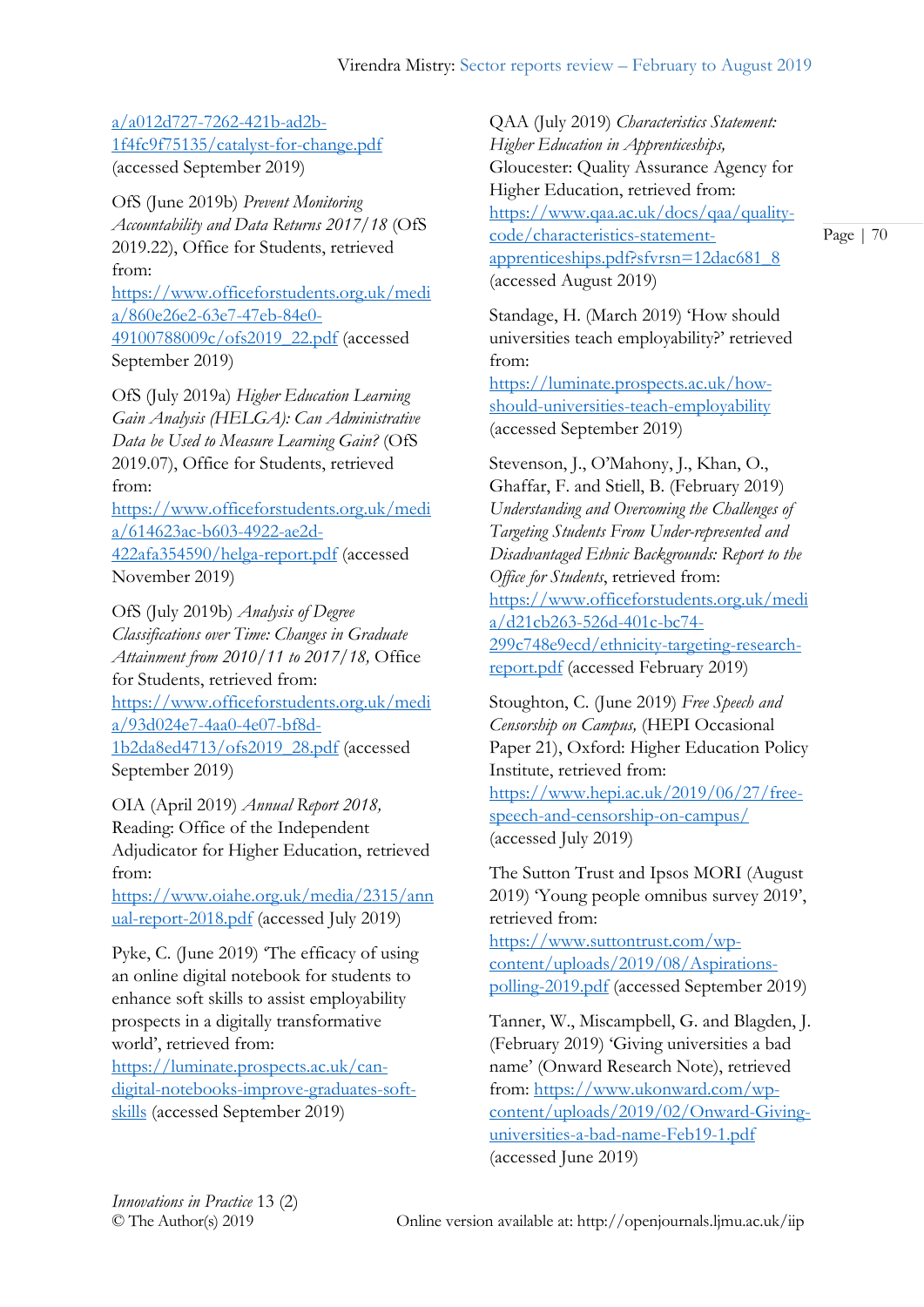TSEP (May 2019) *A Research Framework for Inclusive Student Engagement,* retrieved from: [http://tsep.org.uk/wp](http://tsep.org.uk/wp-content/uploads/2019/05/Inclusive-Engagement-Research-Framework.pdf)[content/uploads/2019/05/Inclusive-](http://tsep.org.uk/wp-content/uploads/2019/05/Inclusive-Engagement-Research-Framework.pdf)[Engagement-Research-Framework.pdf](http://tsep.org.uk/wp-content/uploads/2019/05/Inclusive-Engagement-Research-Framework.pdf) (accessed May 2019)

UCAS (July 2019) *Unconditional Offers: An Update for 2019,* Cheltenham: Universities and Colleges Admissions Service, retrieved from:

[https://www.ucas.com/file/250931/downl](https://www.ucas.com/file/250931/download?token=R8Nn7uoI) [oad?token=R8Nn7uoI](https://www.ucas.com/file/250931/download?token=R8Nn7uoI) (accessed September 2019)

UCAS (August 2019) 'UCAS daily clearing 2019 update' retrieved from:

[https://www.ucas.com/corporate/news](https://www.ucas.com/corporate/news-and-key-documents/news/ucas-daily-clearing-2019-update)[and-key-documents/news/ucas-daily](https://www.ucas.com/corporate/news-and-key-documents/news/ucas-daily-clearing-2019-update)[clearing-2019-update](https://www.ucas.com/corporate/news-and-key-documents/news/ucas-daily-clearing-2019-update) (accessed September 2019)

UCU (June 2019) *Counting the Costs of Casualisation in Higher Education,* London: University and College Union, retrieved from:

[https://www.ucu.org.uk/media/10336/Cou](https://www.ucu.org.uk/media/10336/Counting-the-costs-of-casualisation-in-higher-education-Jun-19/pdf/ucu_casualisation_in_HE_survey_report_Jun19.pdf) [nting-the-costs-of-casualisation-in-higher](https://www.ucu.org.uk/media/10336/Counting-the-costs-of-casualisation-in-higher-education-Jun-19/pdf/ucu_casualisation_in_HE_survey_report_Jun19.pdf)[education-Jun-](https://www.ucu.org.uk/media/10336/Counting-the-costs-of-casualisation-in-higher-education-Jun-19/pdf/ucu_casualisation_in_HE_survey_report_Jun19.pdf)

[19/pdf/ucu\\_casualisation\\_in\\_HE\\_survey\\_r](https://www.ucu.org.uk/media/10336/Counting-the-costs-of-casualisation-in-higher-education-Jun-19/pdf/ucu_casualisation_in_HE_survey_report_Jun19.pdf) [eport\\_Jun19.pdf](https://www.ucu.org.uk/media/10336/Counting-the-costs-of-casualisation-in-higher-education-Jun-19/pdf/ucu_casualisation_in_HE_survey_report_Jun19.pdf) (accessed November 2019)

UKSCQA (May 2019) *Degree Classification: Transparency, Reliability and Fairness – A Statement of Intent,* London: Universities UK, retrieved from:

[https://www.universitiesuk.ac.uk/policy](https://www.universitiesuk.ac.uk/policy-and-analysis/reports/Documents/2019/degree-classification-soi.pdf)[and-](https://www.universitiesuk.ac.uk/policy-and-analysis/reports/Documents/2019/degree-classification-soi.pdf)

[analysis/reports/Documents/2019/degree](https://www.universitiesuk.ac.uk/policy-and-analysis/reports/Documents/2019/degree-classification-soi.pdf)[classification-soi.pdf](https://www.universitiesuk.ac.uk/policy-and-analysis/reports/Documents/2019/degree-classification-soi.pdf) (accessed September 2019)

UPP Foundation (February 2019) *Truly Civic: Strengthening the Connection between Universities and Their Places,* retrieved from: [http://upp](http://upp-foundation.org/wp-content/uploads/2019/02/Civic-University-Commission-Final-Report.pdf)[foundation.org/wp](http://upp-foundation.org/wp-content/uploads/2019/02/Civic-University-Commission-Final-Report.pdf)[content/uploads/2019/02/Civic-](http://upp-foundation.org/wp-content/uploads/2019/02/Civic-University-Commission-Final-Report.pdf)[University-Commission-Final-Report.pdf](http://upp-foundation.org/wp-content/uploads/2019/02/Civic-University-Commission-Final-Report.pdf) (accessed February 2019)

UUK (February 2019) *The Future of the TEF: Report to the Independent Reviewer,* London: Universities UK, retrieved from: [https://www.universitiesuk.ac.uk/policy](https://www.universitiesuk.ac.uk/policy-and-analysis/reports/Documents/2019/future-of-the-tef-independent-reviewer.pdf)[and-](https://www.universitiesuk.ac.uk/policy-and-analysis/reports/Documents/2019/future-of-the-tef-independent-reviewer.pdf)

[analysis/reports/Documents/2019/future](https://www.universitiesuk.ac.uk/policy-and-analysis/reports/Documents/2019/future-of-the-tef-independent-reviewer.pdf)[of-the-tef-independent-reviewer.pdf](https://www.universitiesuk.ac.uk/policy-and-analysis/reports/Documents/2019/future-of-the-tef-independent-reviewer.pdf) (accessed September 2019)

UUK (March 2019) 'The uses and limits of Longitudinal Education Outcomes (LEO) data' (Parliamentary briefing), retrieved from:

[https://www.universitiesuk.ac.uk/our](https://www.universitiesuk.ac.uk/our-work-in-parliament/Documents/Universities%20UK%20parliamentary%20briefing%20-%20the%20uses%20and%20limits%20of%20LEO%20data.pdf)[work-in-](https://www.universitiesuk.ac.uk/our-work-in-parliament/Documents/Universities%20UK%20parliamentary%20briefing%20-%20the%20uses%20and%20limits%20of%20LEO%20data.pdf)

[parliament/Documents/Universities%20U](https://www.universitiesuk.ac.uk/our-work-in-parliament/Documents/Universities%20UK%20parliamentary%20briefing%20-%20the%20uses%20and%20limits%20of%20LEO%20data.pdf) [K%20parliamentary%20briefing%20-](https://www.universitiesuk.ac.uk/our-work-in-parliament/Documents/Universities%20UK%20parliamentary%20briefing%20-%20the%20uses%20and%20limits%20of%20LEO%20data.pdf) [%20the%20uses%20and%20limits%20of%2](https://www.universitiesuk.ac.uk/our-work-in-parliament/Documents/Universities%20UK%20parliamentary%20briefing%20-%20the%20uses%20and%20limits%20of%20LEO%20data.pdf) [0LEO%20data.pdf](https://www.universitiesuk.ac.uk/our-work-in-parliament/Documents/Universities%20UK%20parliamentary%20briefing%20-%20the%20uses%20and%20limits%20of%20LEO%20data.pdf) (accessed September 2019)

UUK (July 2019a) *The Future of Degree Apprenticeships,* London: Universities UK, retrieved from: [https://www.universitiesuk.ac.uk/policy](https://www.universitiesuk.ac.uk/policy-and-analysis/reports/Documents/2019/future-degree-apprenticeships.pdf)[and-](https://www.universitiesuk.ac.uk/policy-and-analysis/reports/Documents/2019/future-degree-apprenticeships.pdf)

[analysis/reports/Documents/2019/future](https://www.universitiesuk.ac.uk/policy-and-analysis/reports/Documents/2019/future-degree-apprenticeships.pdf)[degree-apprenticeships.pdf](https://www.universitiesuk.ac.uk/policy-and-analysis/reports/Documents/2019/future-degree-apprenticeships.pdf) (accessed September 2019)

UUK (July 2019b) *The Student Visa System: Principles to Reform,* London: Universities UK, retrieved from:

[https://www.universitiesuk.ac.uk/policy](https://www.universitiesuk.ac.uk/policy-and-analysis/reports/Documents/2019/student-visa-system-principles-to-reform.pdf)[and-](https://www.universitiesuk.ac.uk/policy-and-analysis/reports/Documents/2019/student-visa-system-principles-to-reform.pdf)

[analysis/reports/Documents/2019/student](https://www.universitiesuk.ac.uk/policy-and-analysis/reports/Documents/2019/student-visa-system-principles-to-reform.pdf)[visa-system-principles-to-reform.pdf](https://www.universitiesuk.ac.uk/policy-and-analysis/reports/Documents/2019/student-visa-system-principles-to-reform.pdf) (accessed September 2019)

UUKi (June 2019) *Gone International: Rising Aspirations – Report on the 2016/17 Graduating Cohort,* London: Universities UK International, retrieved from: [https://www.universitiesuk.ac.uk/Internatio](https://www.universitiesuk.ac.uk/International/Documents/2019/Gone-Intl-2019.pdf) [nal/Documents/2019/Gone-Intl-2019.pdf](https://www.universitiesuk.ac.uk/International/Documents/2019/Gone-Intl-2019.pdf) (accessed September 2019)

UUKi (July 2019a) *International Facts and Figures 2019,* London: Universities UK

*Innovations in Practice* 13 (2)

© The Author(s) 2019 Online version available at: http://openjournals.ljmu.ac.uk/iip